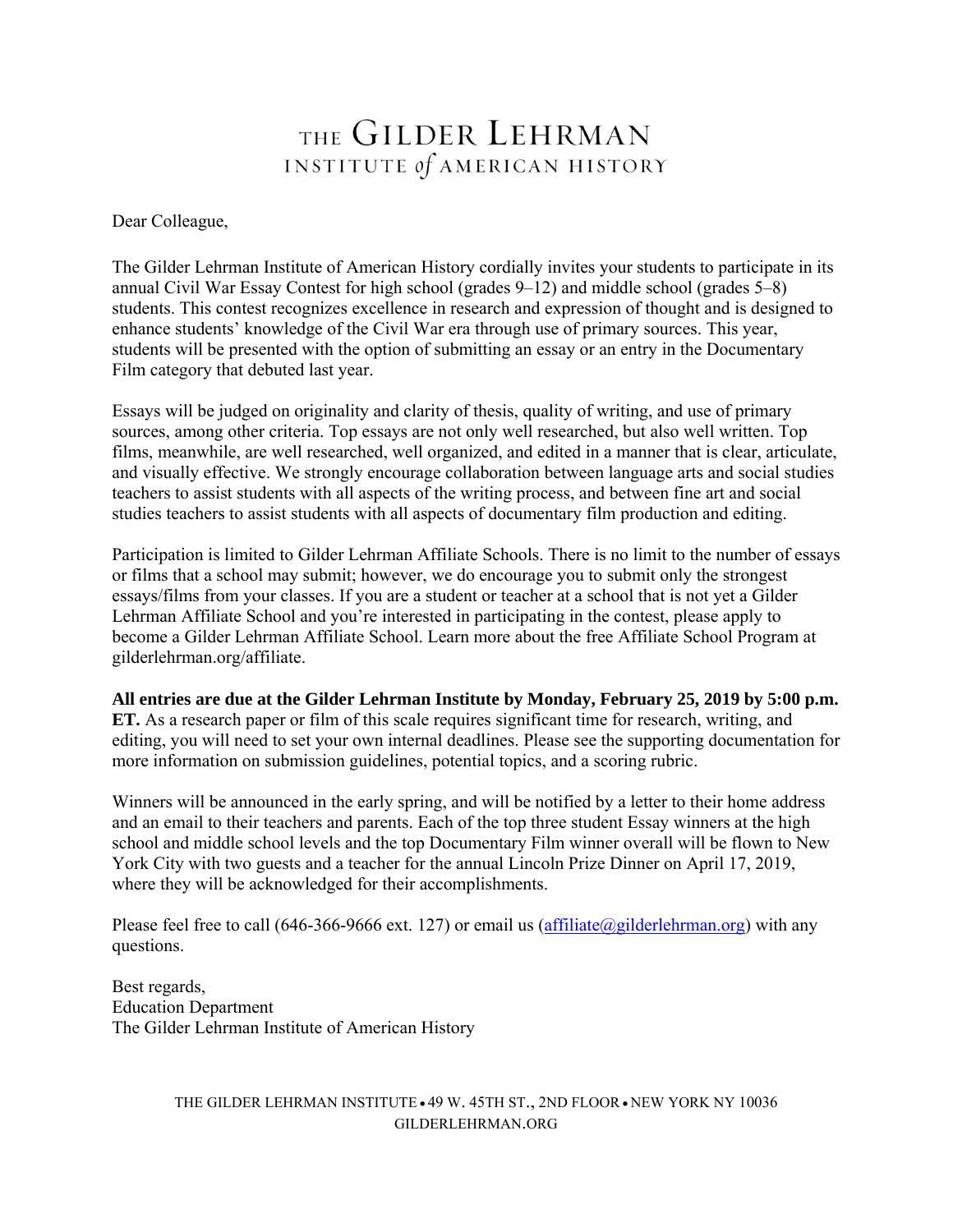# **Civil War Essay Contest Rules, Regulations, and Prize Information**

### **Essay Requirements and Guidelines**

- Word Count: Essay should be approximately 1,500–1,800 words for high school entries and approximately 1,000–1,200 words for middle school entries. (Note that this word count does not include footnotes, endnotes, or citations.)
- Font and Page Style: Papers should be written and submitted in Times New Roman Font Size 12 with margins of approximately one inch at the top, bottom, and sides*.*
- Primary Sources: **New for 2018–2019: All essays must use at least one document from the Gilder Lehrman Collection.** Top essays will use a minimum of five primary source documents. We will count a single letter, photograph, broadside, etc. as a single primary source document. See the *Civil War Essay Contest Guidelines and Scoring Rubric* for more information on the minimum number of primary sources for each score.
- Secondary Sources: Top essays will use scholarly secondary sources (three to five sources at a minimum) beyond the textbook, such as articles or monographs. Textbooks can be referenced only for general background information.
- Internet Sources: Please caution your students to evaluate the validity of web content and cite their sources carefully in their references and bibliography.
- Organization: Top essays have an introduction, body, and conclusion, and a clearly stated, well-developed thesis statement with supportive historical evidence.
- Essay Topics: Please refer to the *Civil War Essay Contest Writing Prompts* as possible suggestions to guide your students' selection of an essay topic. Students are not limited to these topics and questions. Biographies, even of obscure figures, and battle reports are usually easier to write than other types of essays. Likewise, certain topics, such as female spies, battlefield medicine, or the new medium of photography, have been covered in great detail by past contest participants. It is important to remember that all essays should feature a clearly stated, well-developed thesis statement, a well-reasoned analysis, and supportive evidence that is based on primary sources.
- Citations: The best essays have clear, complete, and consistent citations. Students must document their sources and evidence using any one of the following three formats: MLA, APA, or University of Chicago. Regarding Internet sources, please make sure that students provide information beyond URLs in their citations, such as the author and title of the source.
- Bibliography: Each essay is required to include a bibliography listing all sources divided into two categories – Primary Sources and Secondary Sources.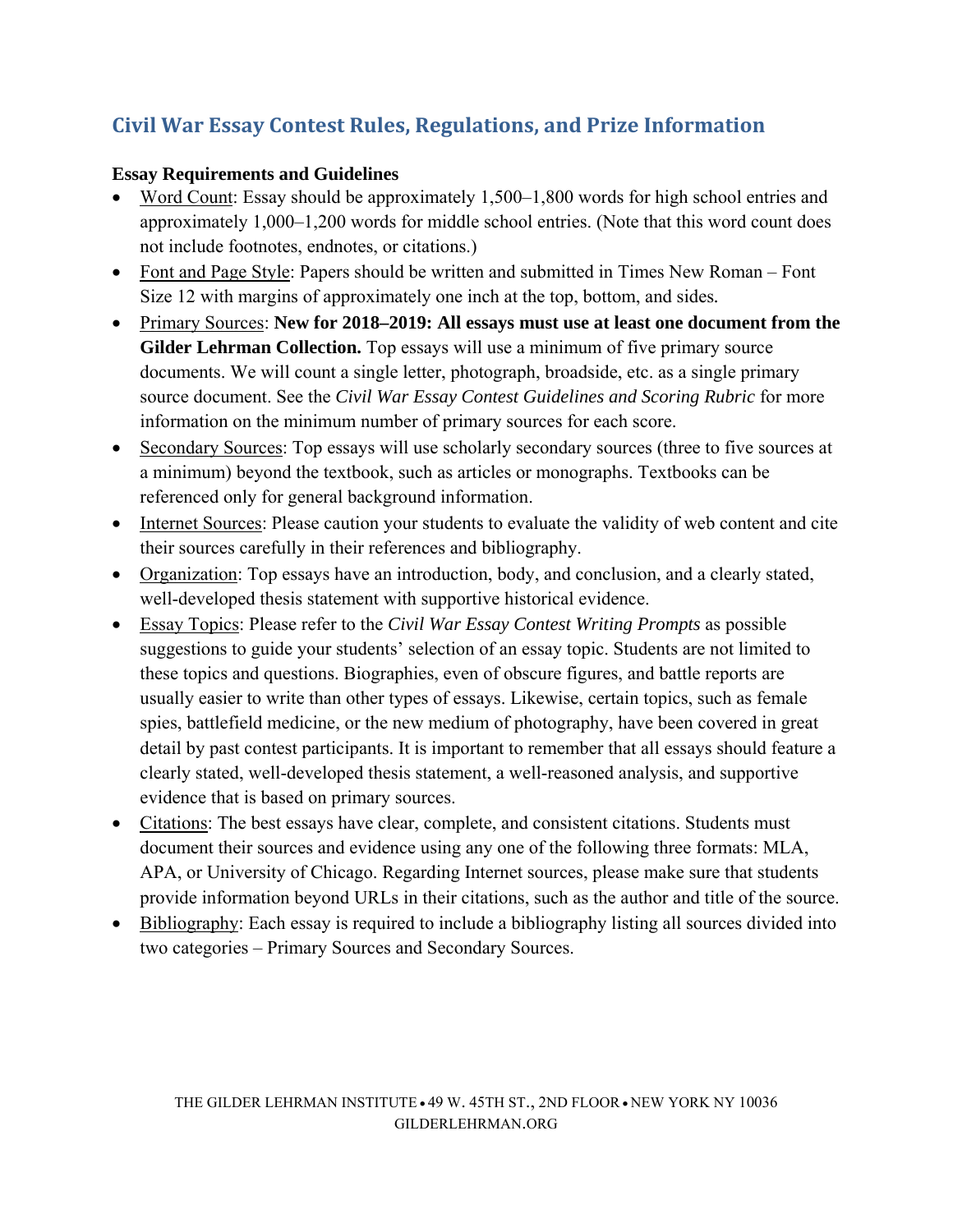# **Documentary Film Requirements and Guidelines**

- Length: Submitted film should be edited to approximately 5–7 minutes in length.
- Primary Sources: **New for 2018–2019: All films must use at least one document from the Gilder Lehrman Collection.** Top films will use a minimum of five primary sources (letters, photographs, broadsides, etc.), either in narration or as file images in the film itself.
- Secondary Sources: Top films will use scholarly secondary sources (articles or monographs); this may also include interviews with scholars, though this is not required.
- Internet Sources: Please caution your students to evaluate the validity of web content and cite their sources carefully in their references and bibliography.
- Organization: Like essays, top films will have a structure (either a three-act structure of introduction, body, and conclusion, or another structure appropriate to the narrative) and a clearly stated, well-developed thesis statement with supportive historical evidence.
- Editing: Top films will be edited in such a manner that all material is clear, articulate, and visually effective.
- Student Direction: All equipment, both for shooting and editing, must be student run.
- Film Topics: Please refer to the Civil War Essay Contest Writing Prompts as possible suggestions to guide your selection of a film topic. Students are not limited to these topics and questions. Biographies, even of obscure figures, and battle reports are usually easier to develop than other types of analyses. Likewise, certain topics, such as music, food, and visual art during the Civil War, have been covered with great visual effect by past contest participants.
- Citations: Students must document their sources and evidence using MLA, APA, or Chicago style in the film's credits.

# **Submission Requirements/Deadlines**

- Entries are due at the Gilder Lehrman Institute by 5 p.m. ET on Monday, February 25, 2019.
- Essays **must** be submitted electronically. Word or RTF documents are preferred; scanned documents sent as PDFs will also be accepted. Essays **may not** have any grade markings, comments, or corrections. If submitting an essay that was used in class, please submit a clean copy without any grades or teacher comments.
- Essays may be submitted to our website by using the online form and with the essay attached as a PDF or Word document. Hard copies of essays are not accepted and will not be reviewed.
- Films must also be submitted electronically. MOV, MP4, and MPEG files are preferred; AVI and WMV will also be accepted. Films may also be submitted to our website using the online form; hard copies of films in any format are not accepted and will not be reviewed.
- To help reduce administrative processing time, please name each file using this convention: School Name Student Name (e.g., "Central High School Jane Doe").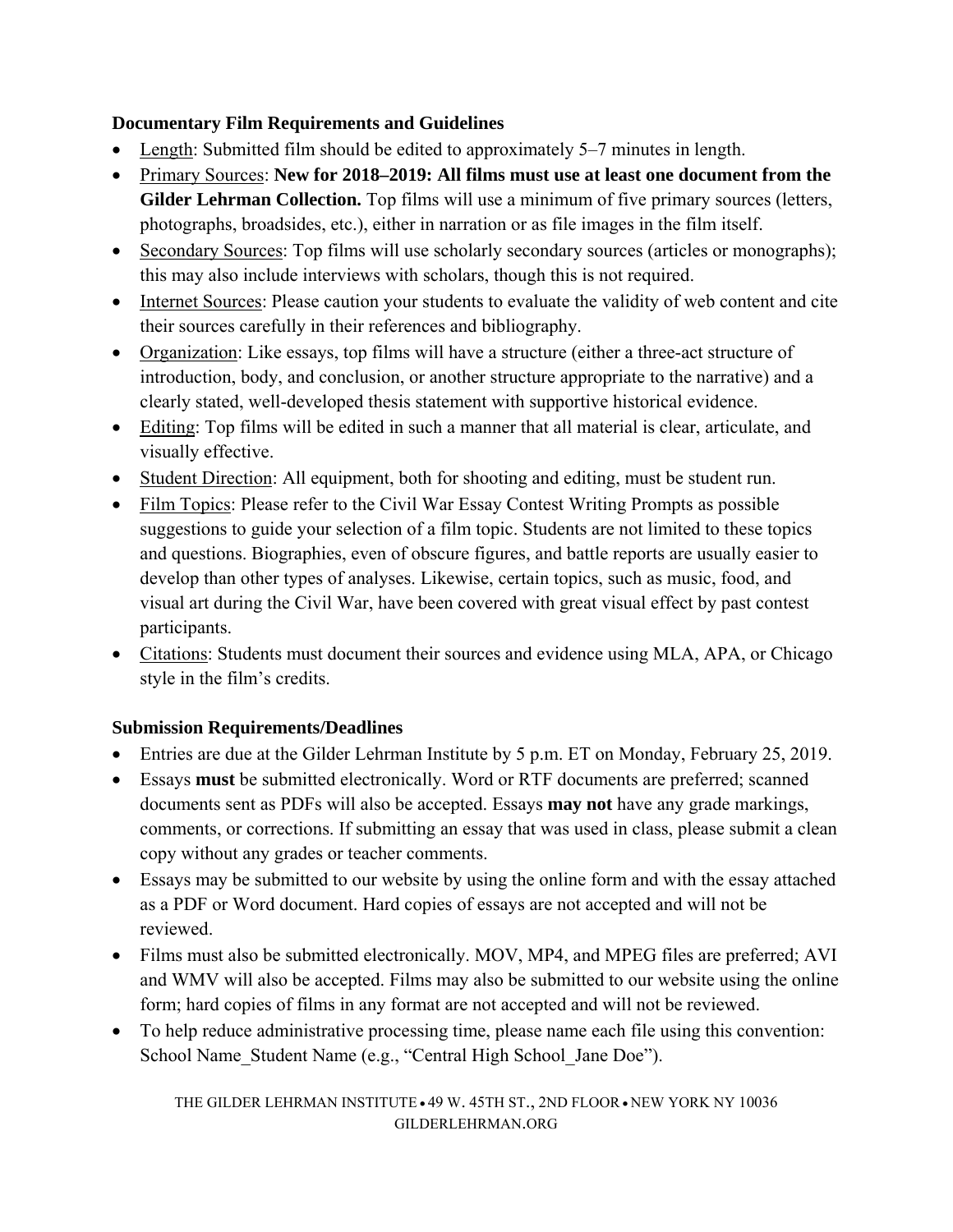# **Prizes**

#### **1. Essays**

- High School: \$1,000 to the first place winner and \$500 to the school; \$750 to the second place winner; \$500 to the third place winner; \$100 to seven honorable mentions.
- Middle School: \$300 to the first place winner; \$200 to the second place winner; \$100 to the third place winner.

### **2. Documentary Films**

 Overall: \$1,000 and an archive of great Civil War documentaries to the first place winner; \$750 for the second place winner, and \$500 to the third place winner.

### **3. School Prizes**

• The school with the most entries (of either medium), and the school with the highest average judges' score (minimum 10 entries of any medium) will each receive a special certificate and pack of materials.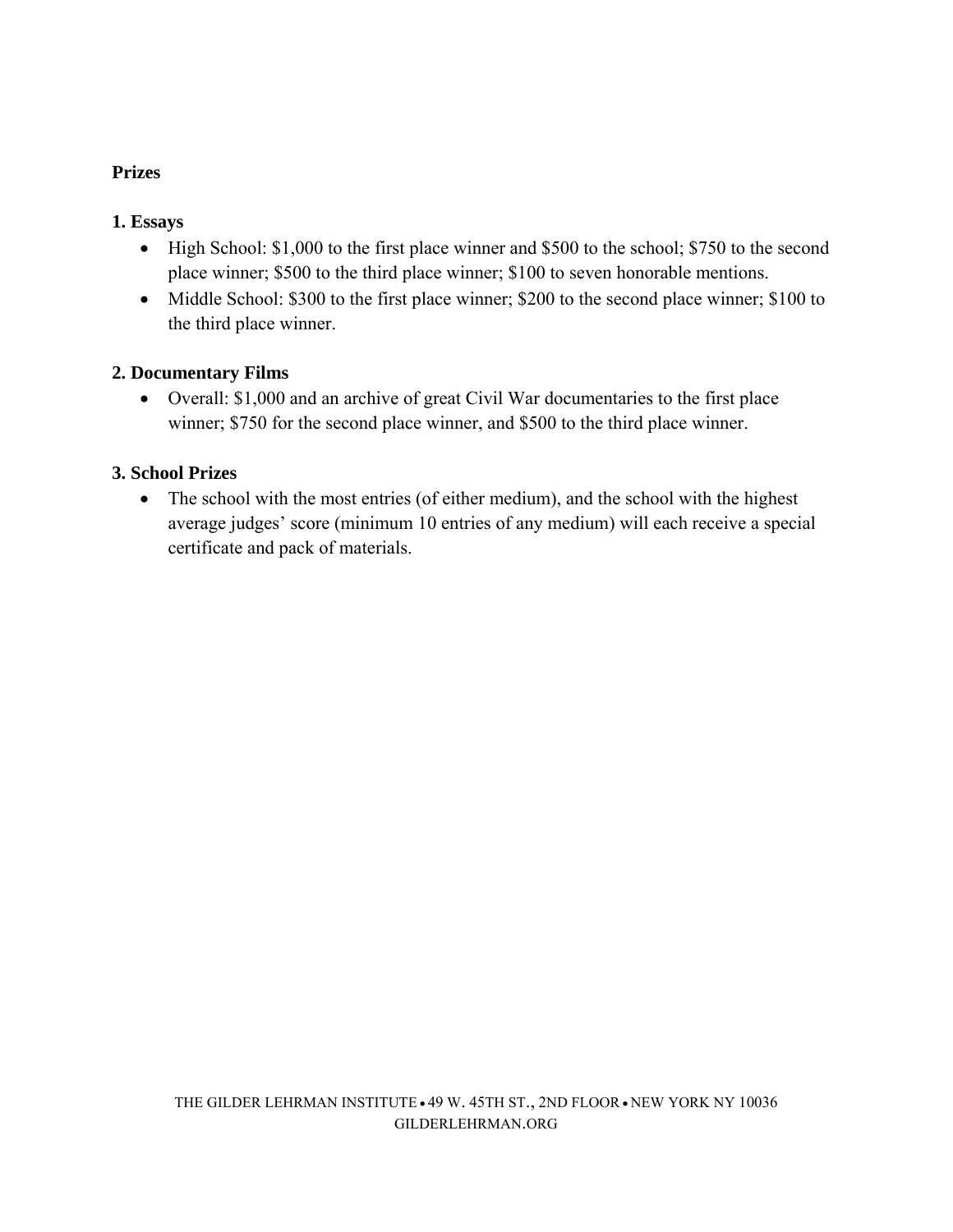# **High School Civil War Essay Contest Guidelines and Scoring Rubric**

The Civil War Essay Contest, sponsored by the Gilder Lehrman Institute of American History, is designed to enhance students' knowledge of the Civil War era through use of primary sources. Students must identify a topic, conduct research using primary and secondary sources, document their sources in footnotes/parenthetical notations *and* a bibliography, develop a thesis statement, and write a clear, cogent essay of approximately 1,500–1,800 words. Essays will be read by a panel of judges and evaluated using the following rubric.

#### **Score of 5:**

- Thoroughly develops all aspects of the task evenly and in depth
- Is more analytical than descriptive (analyzes, evaluates, and/or creates information)
- Richly supports the theme with many relevant facts, examples, and details
- Demonstrates a logical and clear plan of organization; includes an introduction and a conclusion that are beyond a restatement of the theme
- Incorporates relevant information from at least seven primary source documents, including one document from the Gilder Lehrman Collection; a single letter, photograph, broadside, etc. counts as one primary source document

### **Score of 4:**

- Develops all aspects of the task but may do so somewhat unevenly
- Is both descriptive and analytical (identifies, analyzes, evaluates, and/or creates information)
- Supports the theme with relevant facts, examples, and details
- Demonstrates a logical and clear plan of organization; includes an introduction and a conclusion that are beyond a restatement of the theme
- Incorporates relevant information from at least five primary source documents, including one document from the Gilder Lehrman Collection; a single letter, photograph, broadside, etc. counts as one primary source document

#### **Score of 3:**

- Develops all aspects of the task with little depth or develops most aspects of the task in some depth
- Is more descriptive than analytical (identifies, may analyze, and/or evaluate information)
- Includes some relevant facts, examples, and details; may include some minor inaccuracies
- Demonstrates a satisfactory plan of organization; includes an introduction and a conclusion that may be a restatement of the theme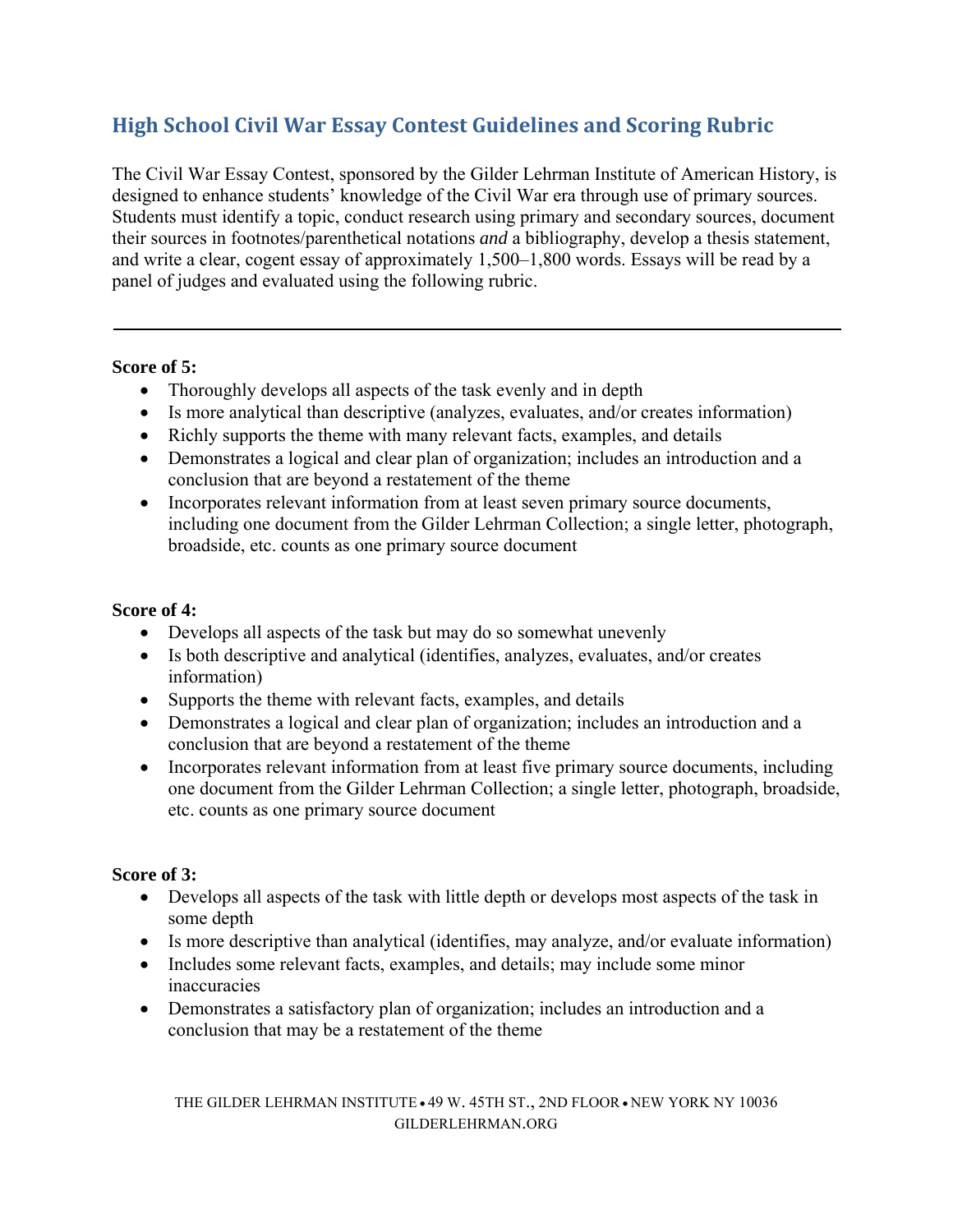• Incorporates relevant information from at least four primary source documents, including one document from the Gilder Lehrman Collection; a single letter, photograph, broadside, etc. counts as one primary source document

### **Score of 2:**

- Minimally develops all aspects of the task or develops some aspects of the task in some depth
- Is primarily descriptive; may include faulty, weak, or isolated application or analysis
- Includes few relevant facts, examples, and details; may include some inaccuracies
- Demonstrates a general plan of organization; may lack focus; may contain digressions; may not clearly identify which aspect of the task is being addressed; may lack an introduction and/or a conclusion
- Incorporates relevant information from at least three primary source documents. A single letter, photograph, broadside, etc. counts as one primary source document.

#### **Score of 1:**

- Minimally develops some aspects of the task
- Is descriptive; may lack understanding, application, or analysis
- Includes few relevant facts, examples, or details; may include inaccuracies
- May demonstrate a weakness in organization; may lack focus; may contain digressions; may not clearly identify which aspect of the task is being addressed; may lack an introduction and/or a conclusion
- Does not incorporate relevant information from primary source documents; a single letter, photograph, broadside, etc. counts as one primary source document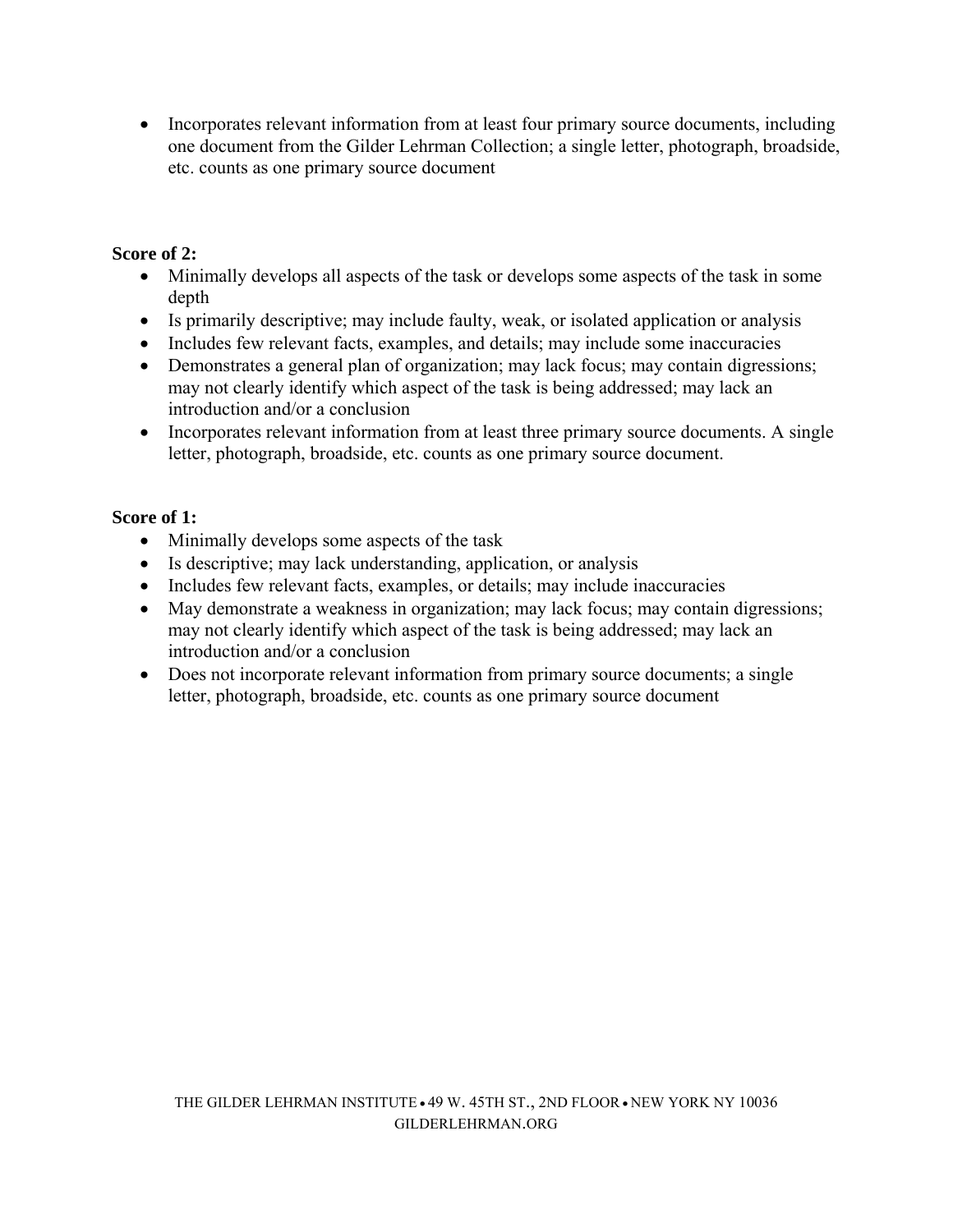# **Middle School Civil War Essay Contest Guidelines and Scoring Rubric**

The Civil War Essay Contest, sponsored by the Gilder Lehrman Institute of American History, is designed to enhance students' knowledge of the Civil War era through use of primary sources. Students must identify a topic, conduct research using primary and secondary sources, document their sources in footnotes/parenthetical notations *and* a bibliography, develop a thesis statement, and write a clear, cogent essay of approximately 1,000–1,200 words. Essays will be read by a panel of judges and evaluated using the following.

#### **Score of 5:**

- Thoroughly develops all aspects of the task evenly and in depth
- Is more analytical than descriptive (analyzes, evaluates, and/or creates information)
- Richly supports the theme with many relevant facts, examples, and details
- Demonstrates a logical and clear plan of organization; includes an introduction and a conclusion that are beyond a restatement of the theme
- Incorporates relevant information from at least five primary source documents, including one document from the Gilder Lehrman Collection; a single letter, photograph, broadside, etc. counts as one primary source document

### **Score of 4:**

- Develops all aspects of the task but may do so somewhat unevenly
- Is both descriptive and analytical (identifies, analyzes, evaluates, and/or creates information)
- Supports the theme with relevant facts, examples, and details
- Demonstrates a logical and clear plan of organization; includes an introduction and a conclusion that are beyond a restatement of the theme
- Incorporates relevant information from at least four primary source documents, including one document from the Gilder Lehrman Collection; a single letter, photograph, broadside, etc. counts as one primary source document

#### **Score of 3:**

- Develops all aspects of the task with little depth or develops most aspects of the task in some depth
- Is more descriptive than analytical (identifies, may analyze, and/or evaluate information)
- Includes some relevant facts, examples, and details; may include some minor inaccuracies
- Demonstrates a satisfactory plan of organization; includes an introduction and a conclusion that may be a restatement of the theme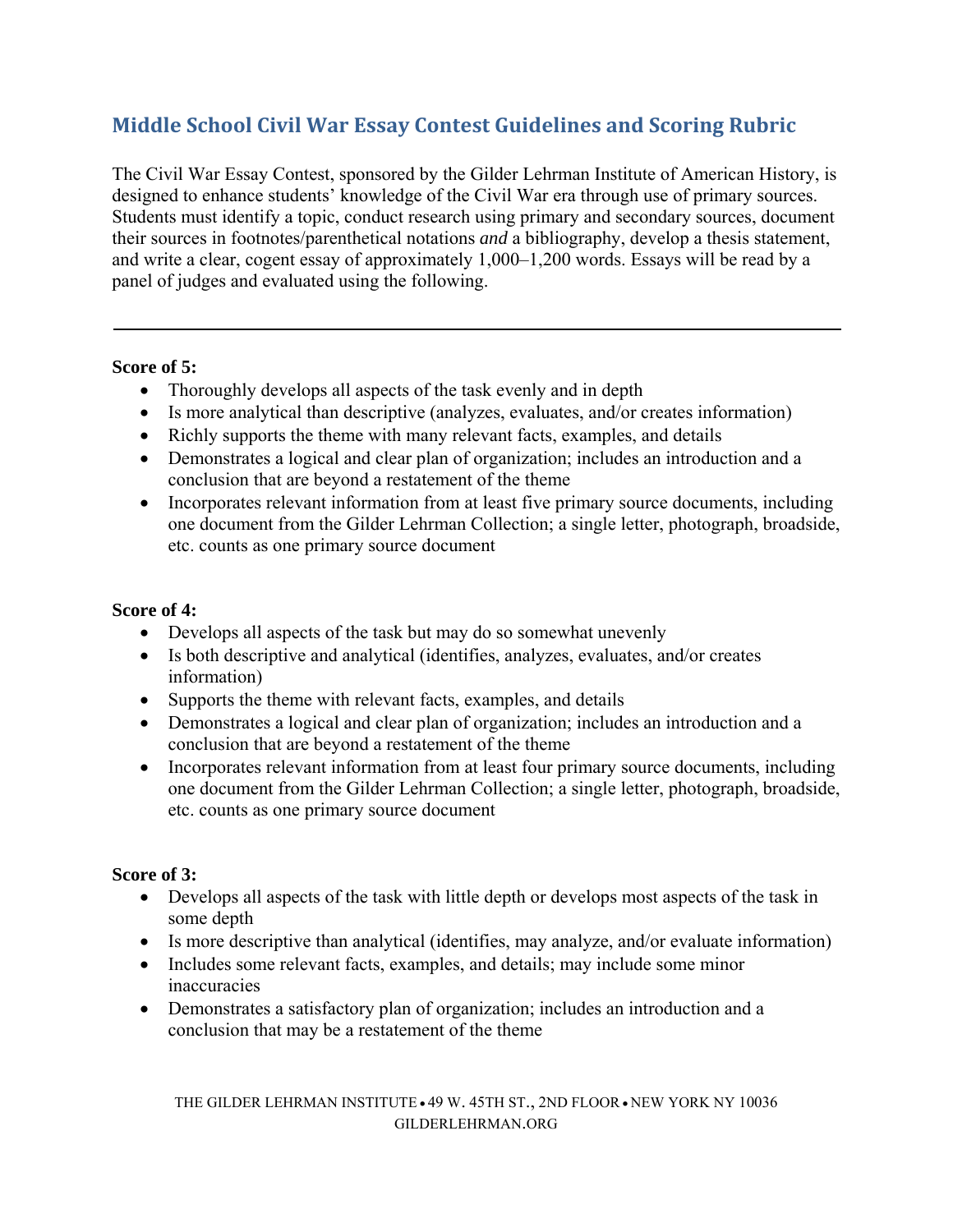• Incorporates relevant information from at least three primary source documents, including one document from the Gilder Lehrman Collection; a single letter, photograph, broadside, etc. counts as one primary source document

### **Score of 2:**

- Minimally develops all aspects of the task or develops some aspects of the task in some depth
- Is primarily descriptive; may include faulty, weak, or isolated application or analysis
- Includes few relevant facts, examples, and details; may include some inaccuracies
- Demonstrates a general plan of organization; may lack focus; may contain digressions; may not clearly identify which aspect of the task is being addressed; may lack an introduction and/or a conclusion
- Incorporates relevant information from at least two primary source documents; a single letter, photograph, broadside, etc. counts as one primary source document

### **Score of 1:**

- Minimally develops some aspects of the task
- Is descriptive; may lack understanding, application, or analysis
- Includes few relevant facts, examples, or details; may include inaccuracies
- May demonstrate a weakness in organization; may lack focus; may contain digressions; may not clearly identify which aspect of the task is being addressed; may lack an introduction and/or a conclusion
- Does not incorporate relevant information from primary source documents; a single letter, photograph, broadside, etc. counts as one primary source document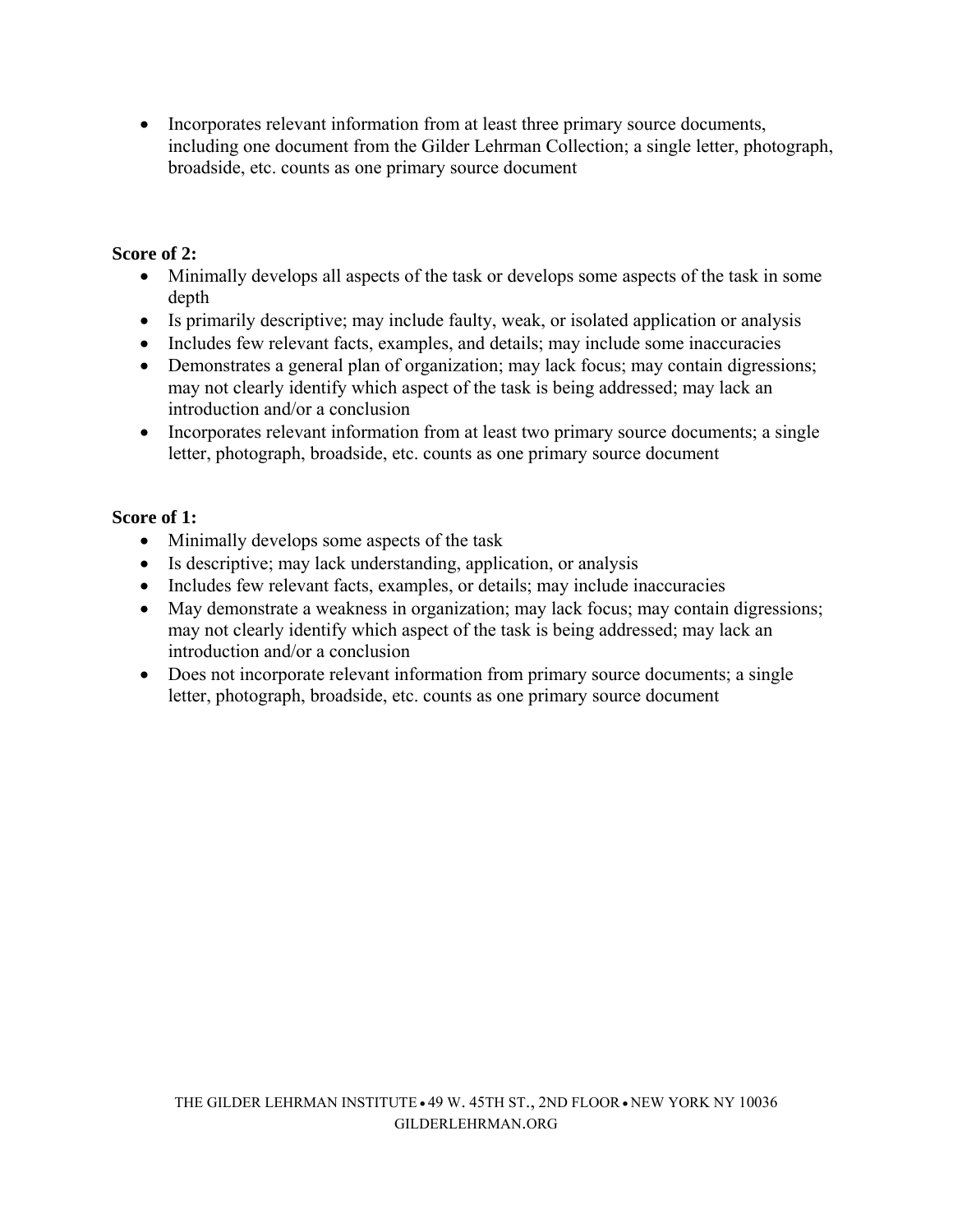# **Civil War Documentary Film Contest Guidelines and Scoring Rubric**

The Civil War Documentary Film Contest, sponsored by the Gilder Lehrman Institute of American History, is designed to enhance students' knowledge of the Civil War era through use of primary sources. Students must identify a topic, conduct research using primary and secondary sources, document their sources as citations in the film's credits, develop a clear thesis statement, and organize and edit their film in a clear and visually effective manner. Films will be viewed by a panel of judges and evaluated using the following rubric.

#### **Score of 5:**

- Thoroughly develops all aspects of the task evenly and in depth
- Is more analytical than descriptive (analyzes, evaluates, and/or creates information)
- Richly supports the theme with many relevant facts, examples, and details
- Uses visual media and editing techniques in a way that brings the content of the film above and beyond the impact of a written essay
- Demonstrates a logical and clear plan of organization (either a three-act structure of introduction, body, and conclusion, or another structure appropriate to the narrative)
- Incorporates relevant information from at least five primary source documents, including one document from the Gilder Lehrman Collection; a single letter, photograph, broadside, etc. counts as one primary source document

# **Score of 4:**

- Develops all aspects of the task but may do so somewhat unevenly
- Is both descriptive and analytical (identifies, analyzes, evaluates, and/or creates information)
- Supports the theme with relevant facts, examples, and details
- Uses visual media and editing techniques in a way that makes the content of the film slightly above the impact of a written essay
- Demonstrates a logical and clear plan of organization (either a three-act structure of introduction, body, and conclusion, or another structure appropriate to the narrative)
- Incorporates relevant information from at least five primary source documents, including one document from the Gilder Lehrman Collection; a single letter, photograph, broadside, etc. counts as one primary source document

# **Score of 3:**

- Develops all aspects of the task with little depth or develops most aspects of the task in some depth
- Is more descriptive than analytical (identifies, may analyze, and/or evaluate information)
- Includes some relevant facts, examples, and details; may include some minor inaccuracies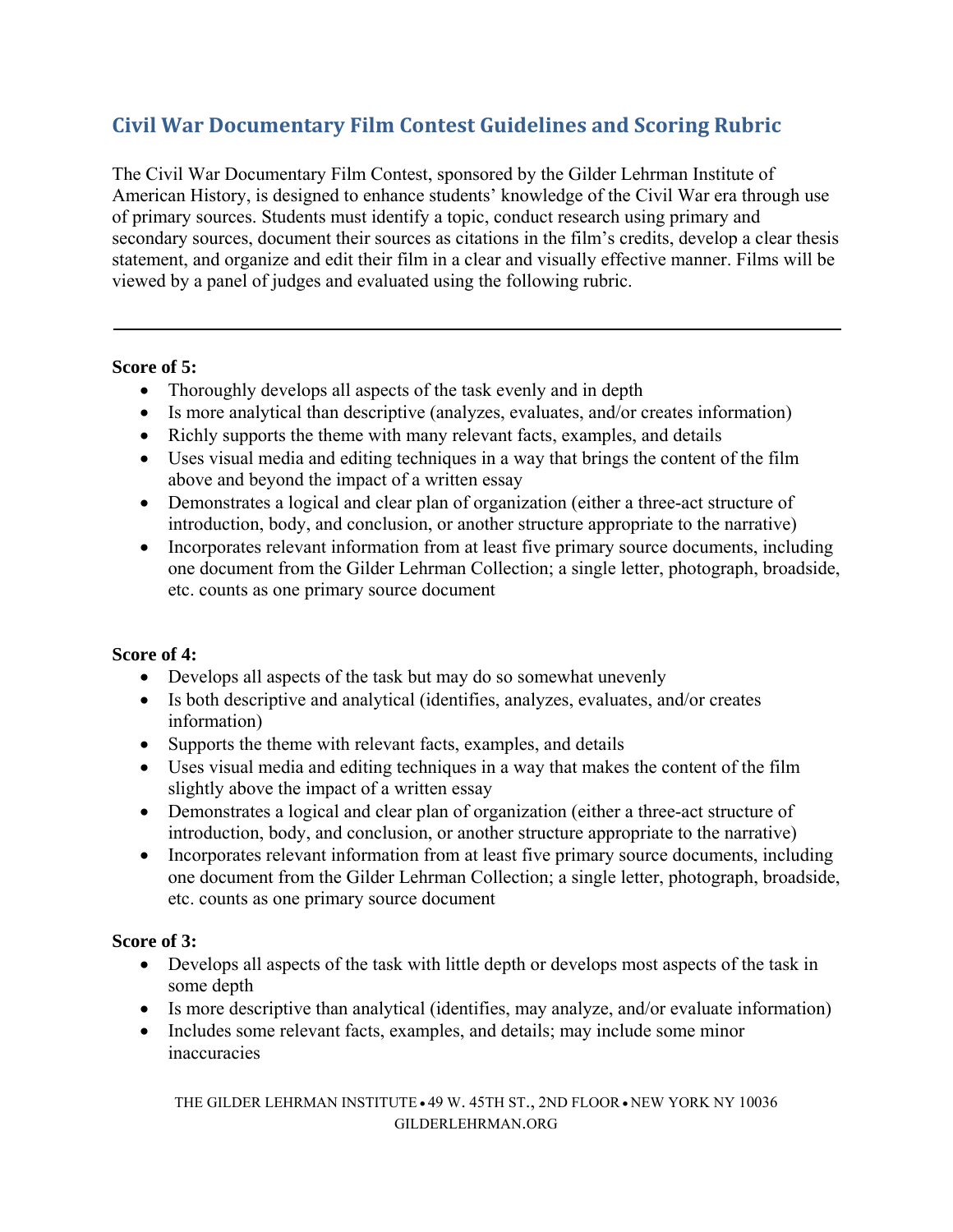- Uses visual media and editing techniques in a way that makes the content of the film equal in value to the impact of a written essay
- Demonstrates a satisfactory plan of organization; introduction and conclusion of film may be a restatement of the theme
- Incorporates relevant information from at least four primary source documents, including one document from the Gilder Lehrman Collection; a single letter, photograph, broadside, etc. counts as one primary source document

### **Score of 2:**

- Minimally develops all aspects of the task or develops some aspects of the task in some depth
- Is primarily descriptive; may include faulty, weak, or isolated application or analysis
- Includes few relevant facts, examples, and details; may include some inaccuracies
- Generally uses visual media and editing techniques in a way that makes the content of the film equal in value to the impact of a written essay; is visually repetitive or monotonous
- Demonstrates a general plan of organization; may lack focus; may contain digressions; may not clearly identify which aspect of the task is being addressed; may lack an introduction and/or a conclusion
- Incorporates relevant information from at least three primary source documents; A single letter, photograph, broadside, etc. counts as one primary source document

#### **Score of 1:**

- Minimally develops some aspects of the task
- Is descriptive; may lack understanding, application, or analysis
- Includes few relevant facts, examples, or details; may include inaccuracies
- Does not use visual media and editing techniques in a way that makes the content of the film equal in value to the impact of a written essay; is visually repetitive or monotonous; visual media does not add value to the historical content of the film
- May demonstrate a weakness in organization; may lack focus; may contain digressions; may not clearly identify which aspect of the task is being addressed; may lack an introduction and/or a conclusion
- Does not incorporate relevant information from primary source documents; a single letter, photograph, broadside, etc. counts as one primary source document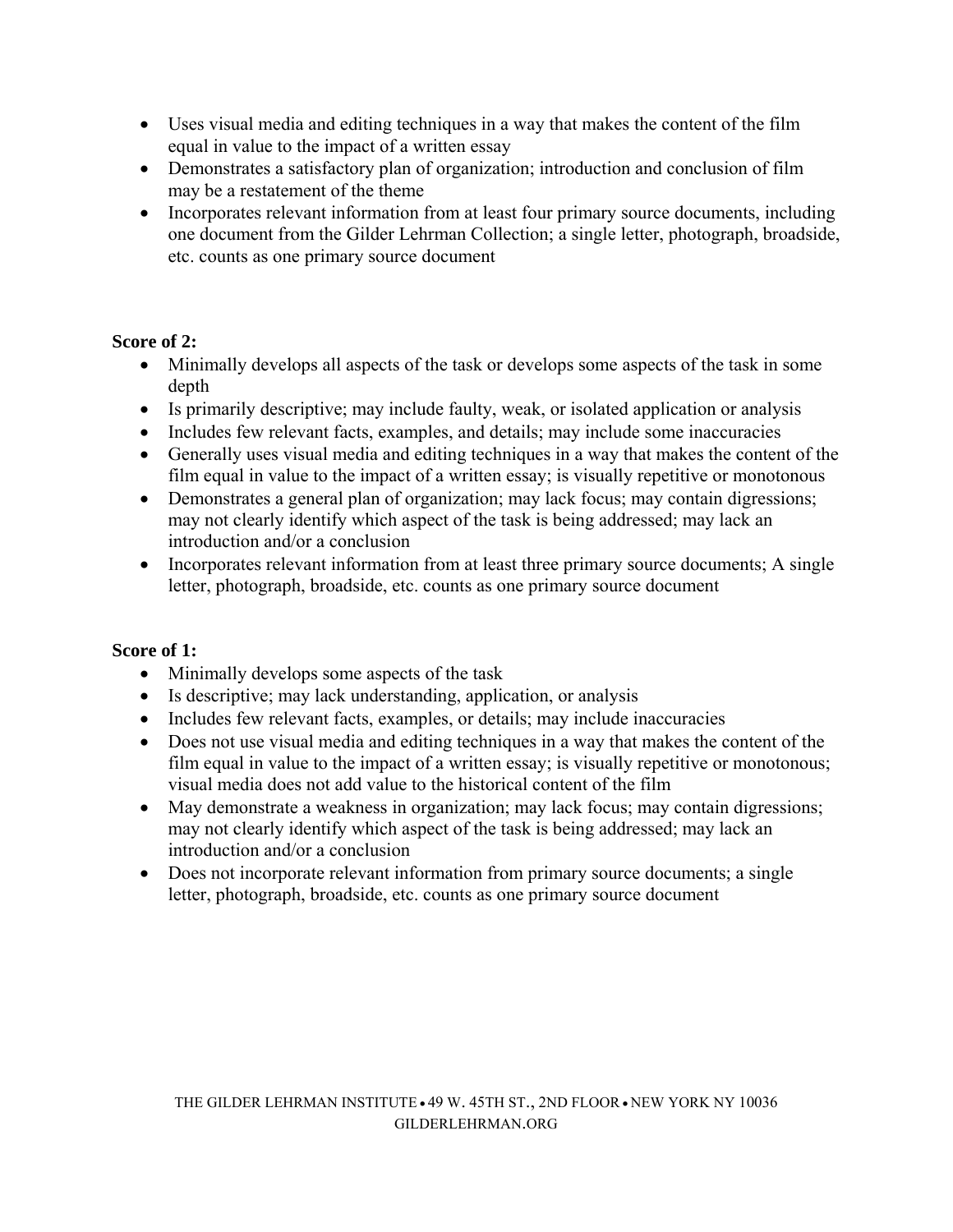# **Civil War Essay Contest Writing Prompts**

These topics and questions are meant as a guide to spark research and eventually help students hone a thesis statement. Students are not limited to these topics and questions, and advisors are cautioned not to submit all student essays on a single theme. Supporting materials from the Gilder Lehrman Institute, including primary source documents, videos, articles from *History Now*, online exhibitions, and print publications, may be found at https://www.gilderlehrman.org/history-now-search?tid\_2=All&tid=1633&tid\_1=All&keys=. Once you get the full list of resources, filter by content type or topic. Please note that a login is required.

#### **The coming of the war**

What were the causes of the Civil War? How did slavery evolve as an issue that led to war? How were politics involved?

#### **Opinion**

How did people in the North and South form opinions about the war? How did both sides rally support? How did two presidents—Lincoln and Davis—motivate the Union and Confederacy? Examine newspapers and the press, letters to and from the field, photos, broadsides, music, plays, art, magazines, speeches, general meetings, reports from the home front, testimony, textbooks, etc.

#### **Impacts**

How did the war impact America, both immediately and in the long term? What *wasn't* impacted by the war? What went on separate from it? Think about the Civil War as a unique event and in general, note what was different about it and what changes it caused that other wars have also set in motion. Some areas to consider are technology, media, the economy, African Americans, women, children, politics, government, divisions, environment (destruction and growth), and local histories. Non-war-related: land grants, religious beliefs, lives put on hold, dreams deferred, etc.

#### **Local effects**

This topic is related to impacts. Think about what the war did to cities, towns, communities, and families. Millions of people went to the battlefields. Many millions more stayed behind. Some prospered; most suffered. Does your family have a Civil War story? What about your community? Look into narratives (stories), but also study other records—census data, population shifts, economic production, etc.

#### **Women's roles**

What did women do during the war? Think about both Confederate and Union women at home and near the battlefield. Women worked as medical personnel, performed other labor on or near the battlefield, acted as spies, kept plantations and other industries going on the home front, and formed sanitary commissions. Who were they? What are their stories? What did they do before the war? What happened to them after the war? What changed and what stayed the same?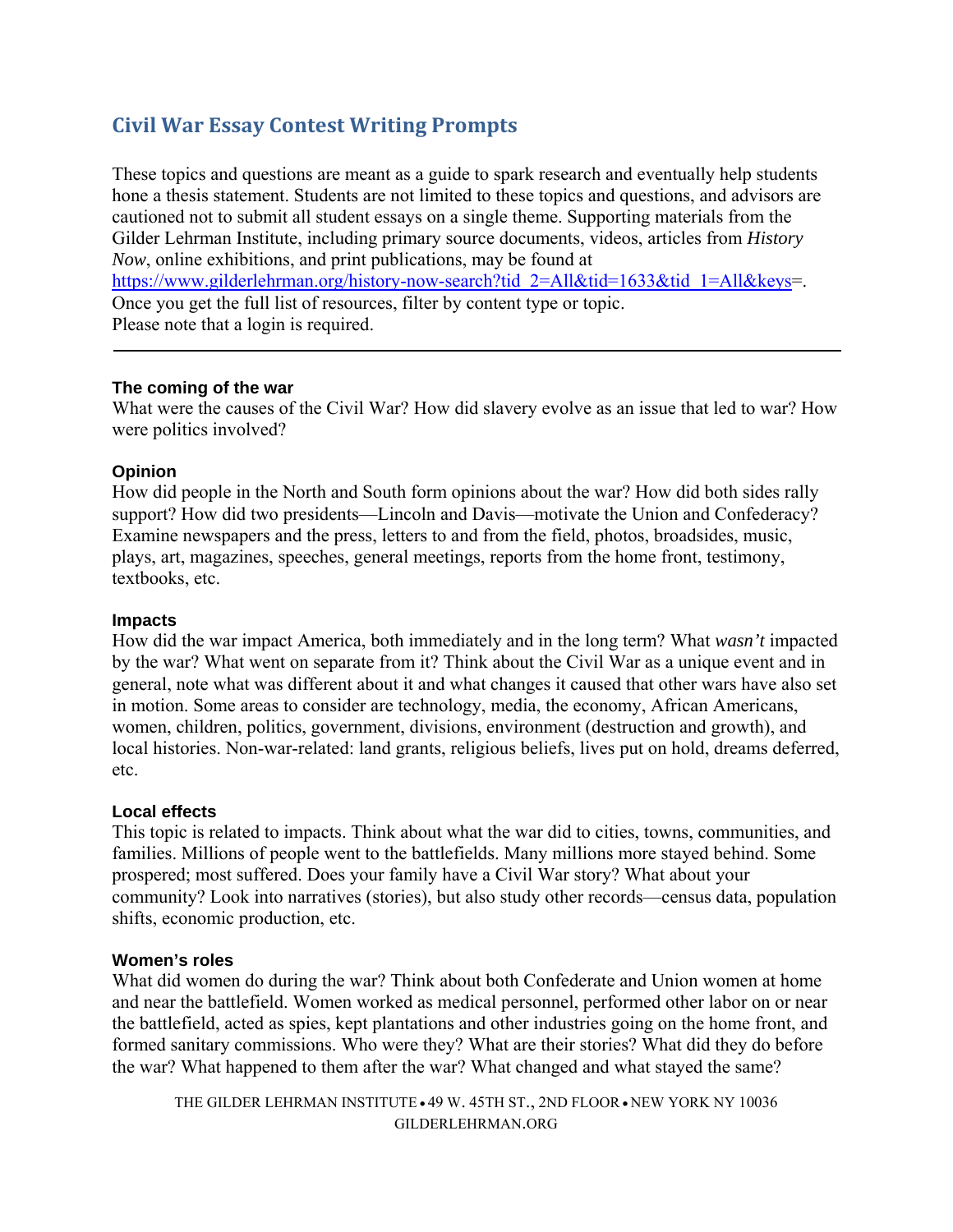#### **African American experience**

What did African Americans do during the war? How did their experiences differ in the North and South and change over the course of the war? What impact did the Emancipation Proclamation have? Consider the work African Americans did, the roles they played and the lives they led, as well as how things differed for free blacks, slaves, freedmen and women, soldiers, and leaders.

#### **Military issues**

Much has been written about battlefield tactics and generals' strategies. Less has been written about the materials, transportation systems, communications networks, supply chains, hospitals, and POW camps required to keep both the Union and Confederate armies operating during the war. How did necessary material and people get to and from the battlefield? Who did the work?

#### **Politics and government**

Many historians consider the Civil War the Second American Revolution, for it resolved some issues created in the Revolutionary and founding eras and raised others that were not resolved until the twentieth century. Consider how the Civil War expanded the powers of the federal government and how Abraham Lincoln defined his role as a wartime president. What changes did the Civil War cause? What happened to state governments? How did congressional power evolve? What happened to individual rights? How did the government mobilize its resources to care for veterans after the war?

#### **International impact**

Though civil wars are fought within nations, they take place in the larger international system. Yet foreign countries kept out of the American Civil War to a surprising degree. Why? What went on internationally during the war? Who supported the Confederacy and who supported the Union? How was this support shown? What diplomatic issues did the war raise? How did it impact international trade?

#### **The war remembered**

Why is there such popular fascination with the Civil War? Why have so many movies been made and books written about the war? Why has the American public struggled with the war's causes, meaning, and legacy? How did Americans view this conflict during the Civil War years? Five years later? Fifty years later? One hundred years later? Consider re-enactments, cemeteries, statues and memorials, the Confederate flag, the WPA slave narratives, centennial activities, and the sesquicentennial (the 150 year commemoration).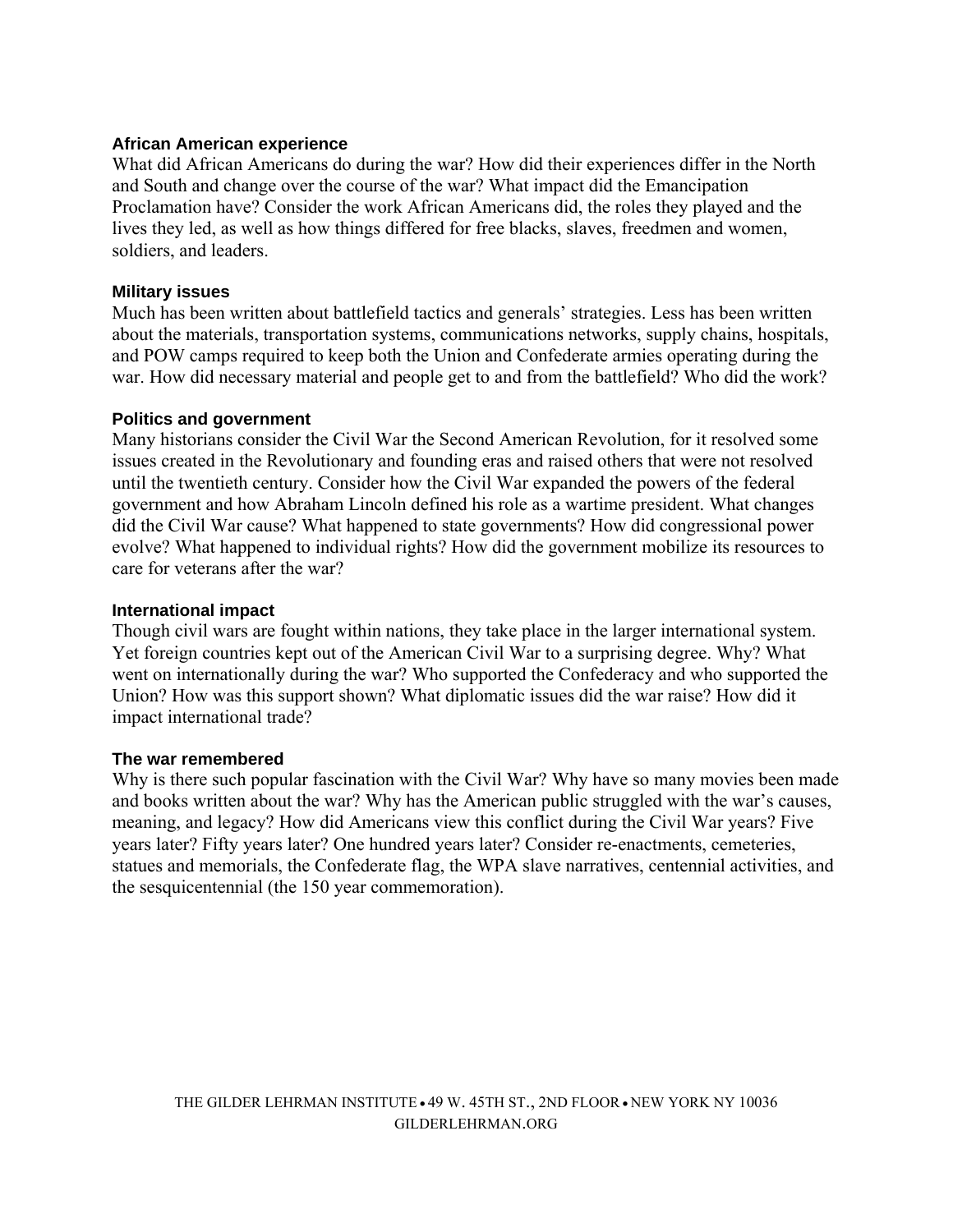# **Previous Winners of the Civil War Essay Contest**

# **2018**

# HIGH SCHOOL DIVISION

- 1. Lena Cohen, Chapel Hill High School, Chapel Hill, North Carolina "One Hundred Years Later: The Failure of the Civil War Centennial"
- 2. Joseph Wang, Pennsylvania Homeschoolers AP Online, Kittaning, Pennsylvania (based in Tianjin, China)

"Running the 'Machine': How Greenbacks Funded the Union and Nationalized Its Currency"

3. Naomi Nguyen, Patchogue-Medford High School, Medford, New York "The Civil War through the Eyes of a Child: Learning to Transition from Playtime to Wartime"

# MIDDLE SCHOOL DIVISION

- 1. Anna Christiansen, Syracuse Arts Academy, Syracuse, Utah "War's Ghosts: A Soldier's Way Home"
- 2. Julianne Freck, Trinity School of Durham and Chapel Hill, Durham, North Carolina "Why Did They Pick Up a Pen?: Former Slaves Writing to Their Former Owners"
- 3. Elizabeth Fu, Convent of the Sacred Heart, New York, New York "The Civil War's Impact on America"

# HONORABLE MENTION (IN ALPHABETICAL ORDER)

- Caleb Eliazer, Campolindo High School, Moraga, California "The Unwelcome Servant"
- Emily Lau, Carroll Senior High School, Southlake, Texas "Food: The Backbone of the Union's Victory"
- Tayla McWilliams, Marian High School, Omaha, Nebraska "Bleeding Kansas: The Civil War before the War"
- Brittany Polevikov, Paul D. Schreiber High School, Port Washington, New York "The Civil War: No Match for Nativism in 19th-Century America"
- Lillian Rountree, Chapel Hill High School, Chapel Hill, North Carolina "A 'Military Despotism' and a Danger: Montréalais Perception of the American Civil War"
- Lucy Walker, Georgetown Day School, Washington DC "The Myth of Belle Boyd"

# DOCUMENTARY FILM CATEGORY

1. FIRST PRIZE

THE GILDER LEHRMAN INSTITUTE  $\cdot$  49 W. 45TH ST., 2ND FLOOR  $\cdot$  NEW YORK NY 10036 GILDERLEHRMAN.ORG Eliza Spinna, Stuyvesant High School, New York, New York "Landscape Painting: A Reflection of the National Psyche during the Civil War"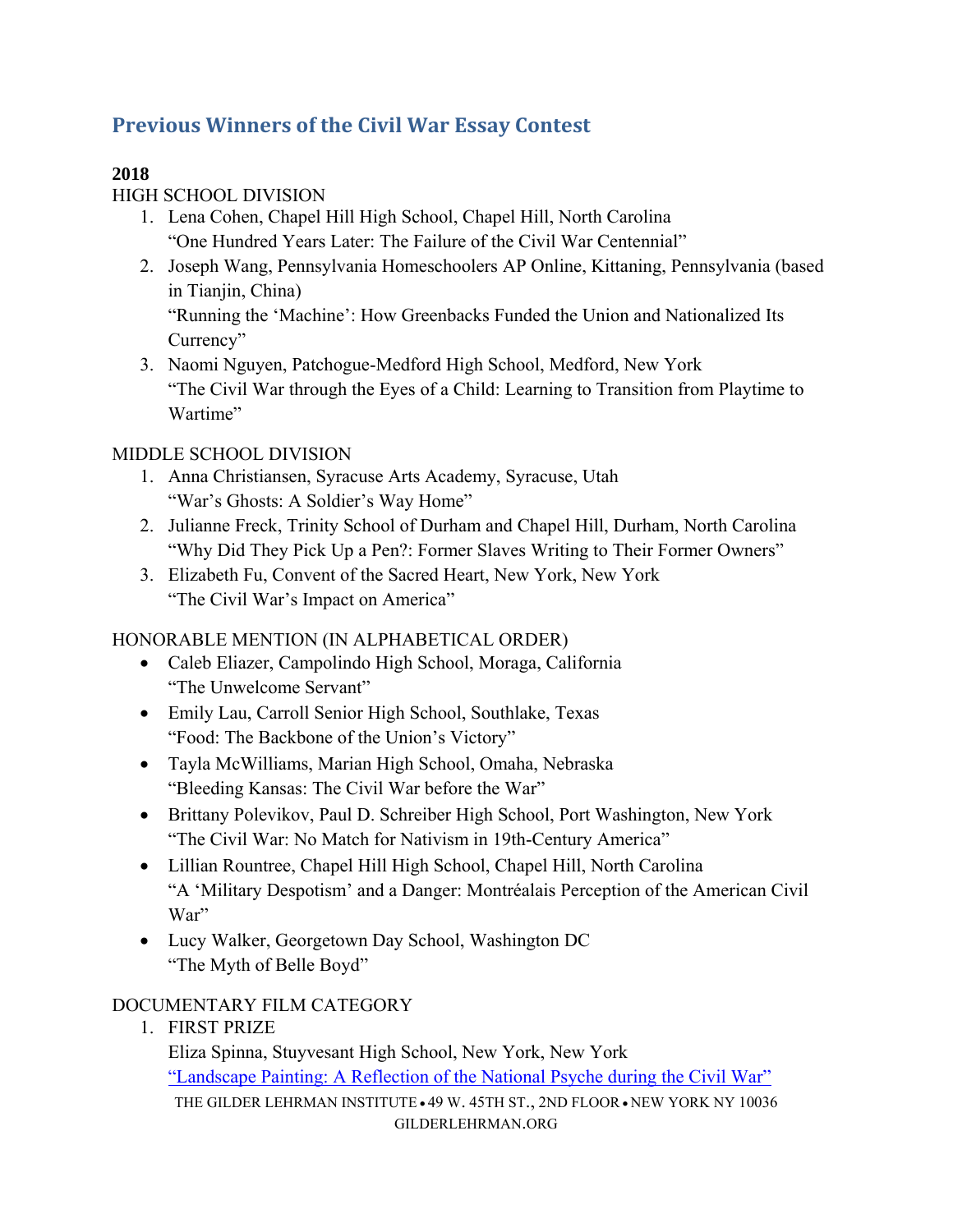- 2. Madeleine Hermann, Notre Dame School, New York, New York "Recipe for War: What Union and Confederate Soldiers Ate during the Civil War"
- 3. Zara Banaga, Ernest S. McBride High School, Long Beach, California "How Melodies Masked Massacre: Music during the Civil War"

### HONORABLE MENTION

William Lohier, Stuyvesant High School, New York, New York "Fort Pillow to Colfax and Coushatta: How Racial Terror during the Civil War Crippled Reconstruction in Louisiana"

# **2017**

# HIGH SCHOOL DIVISION

- 1. Kaylee Kimbrough, Pennsylvania Homeschoolers AP Online, Kitanning, Pennsylvania (based in Greenville, Texas) "'I Shall Deal at the Other Shop': Confederate Cotton, British Neutrality, and Egyptian Opportunity"
- 2. Tyler Yandrofski, Chapel Hill High School, Chapel Hill, North Carolina "A Necessary Abuse: The Causes and Effects of Lincoln's Suspensions of Habeas Corpus"
- 3. Madeleine Yancy, C. E. Jordan High School, Durham, North Carolina "The Idolization of Colonel Robert G. Shaw"

# MIDDLE SCHOOL DIVISION

- 1. Katherine Li, Williams Middle School, Longmeadow, Massachusetts "How the Civil War Changed America's Money System"
- 2. Aly Yamamoto, Carl G. Renfroe Middle School, Decatur, Georgia "Children of the American Civil War"
- 3. Julia Anitescu, University of Chicago Laboratory Schools, Chicago, Illinois "Civil War: Not Just a Man's Fight"

# HONORABLE MENTION (IN ALPHABETICAL ORDER)

- Tobias Berggruen, St. Ann's School, Brooklyn, New York "'An Agency for Good': Faith and Fanfare in Brooklyn's Civil War"
- Spencer Hinsman, Catholic Memorial School, West Roxbury, Massachusetts "An Inconvenient Truth: The Paradox of the Black Confederate Soldier"
- Sofia Jones, Concord Academy, Concord, Massachusetts "A Difference of Opinion: The Abolitionism of William Lloyd Garrison and Frederick Douglass"
- Eric Kang, Garnet Valley High School, Glen Mills, Pennsylvania "The Suspension of the Writ of Habeas Corpus in Maryland"
- THE GILDER LEHRMAN INSTITUTE <sup>49</sup> W. 45TH ST., 2ND FLOOR NEW YORK NY 10036 GILDERLEHRMAN.ORG • Adam L. Kenet, Collegiate School, New York, New York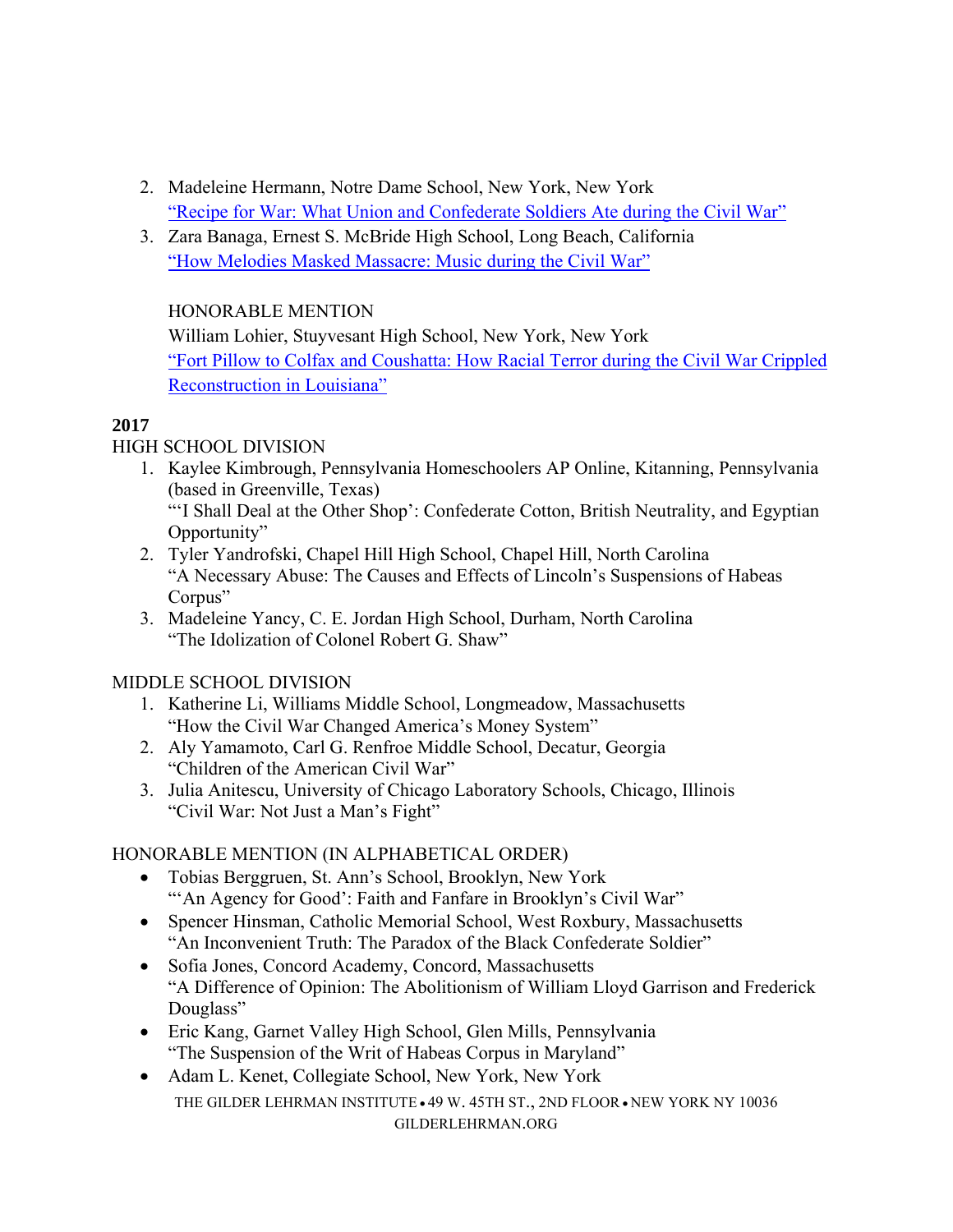"Birth of a Symbol"

- Elizabeth LoFrese, Chapel Hill High School, Chapel Hill, North Carolina "Faithful Heroes: Animals of the Civil War"
- Greta White, Rocky Mountain High School, Fort Collins, Colorado "Poetry and Painting during the Civil War"

# **2016**

HIGH SCHOOL DIVISION

- 1. Catherine Cai, Garnet Valley High School, Garnet Valley, Pennsylvania "'Army Disease' and America's Changing Attitudes toward Drug Addiction"
- 2. Anastasia LeDuc, Chapel Hill High School, Chapel Hill, North Carolina "The Continuing Influence of Slavery and Emancipation on Contemporary African-American Culture"
- 3. Nicholas C. Monaco, Collegiate School, New York, New York "Reconstructing the Crescent City: Benjamin Butler's Occupation of New Orleans"

### MIDDLE SCHOOL DIVISION

- 1. Ellie Schweiker, The Manning School, Golden, Colorado "A Taste of Food in the Civil War"
- 2. Ameera Waterford, Emmanuel Lutheran School, Kahului, Hawaii "How Death Saved Lives: The Evolution of Medicine in the Civil War"
- 3. Idris Young, City Honors School at Fosdick-Masten Park, Buffalo, New York "Illustrating War and Race: Political Cartoons and the Civil War"

# HONORABLE MENTION (IN ALPHABETICAL ORDER)

 Grace Driggers, Pennsylvania Homeschoolers AP Online, Kittaning, Pennsylvania (based in Lamar, South Carolina)

"West Virginia: Secession or Excision?"

- Ngan Kim Le, Mount Saint Charles School, Woonsocket, Rhode Island "After the Civil War: Radical Reconstruction, Its Birth of Freedom, and Its Civil Legacy"
- Austin Mejia, Chapel Hill High School, Chapel Hill, North Carolina "Extra, Extra: Journalism and the Civil War"
- Nick Ni, Garnet Valley High School, Garnet Valley, Pennsylvania "How a Twentieth-Century Movie Made Reconstruction a Failure"
- Hiroto Saito, Garnet Valley High School, Garnet Valley, Pennsylvania "James Buchanan and the Impact of the *Dred Scott* Decision"
- Gabriel Straus, The Collegiate School, New York, New York "'Traitors and their Sympathizers': The Joint Committee on the Conduct of the War's Investigation of George Meade"
- Anneka Williams, Harwood Union High School, Moretown, Vermont "Cross-Examining Lincoln: Challenging the Legacy of 'Honest Abe'"

# **2015**

HIGH SCHOOL DIVISION

THE GILDER LEHRMAN INSTITUTE <sup>49</sup> W. 45TH ST., 2ND FLOOR • NEW YORK NY 10036 GILDERLEHRMAN.ORG 1. Anjelica Matcho, Bridgewater Raritan High School, Bridgewater, New Jersey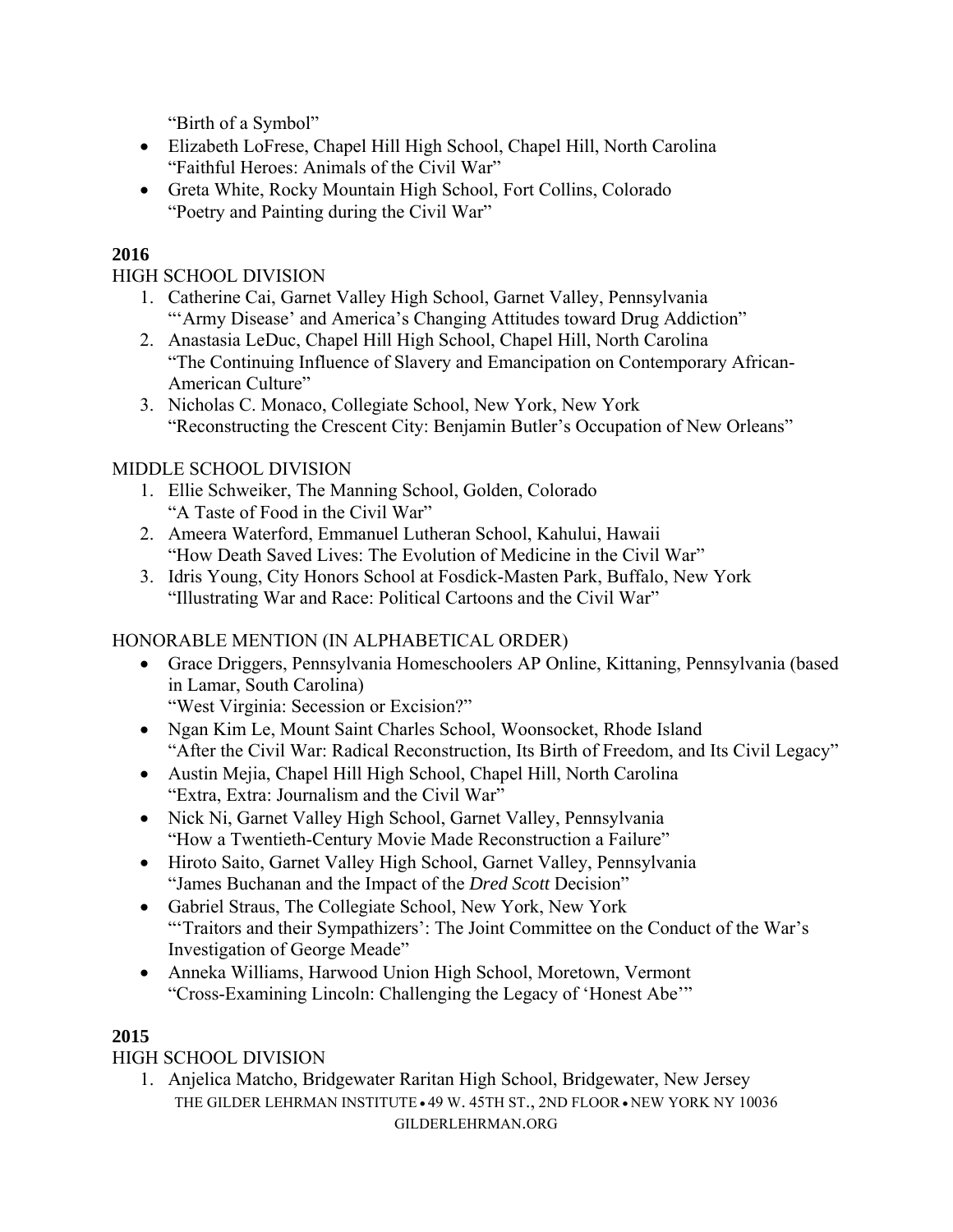"Dethroning King Cotton: The Failed Diplomacy of the Confederacy"

- 2. Stefano E. Jacobson, Collegiate School, New York, New York "Andrew Johnson's Pardoning Policy and the Failure of Freedmen's Land Ownership during Reconstruction"
- 3. Dante Mangiaracina, Collegiate School, New York, New York "The Army for Lincoln in 1864: Electing the President, Ending the War, and Changing the Voting Process"

#### MIDDLE SCHOOL DIVISION

- 1. Justin Swanson, Johnson Creek Middle School, Johnson Creek, Wisconsin "How Was the Strategy of Blockades Influenced by Britain?"
- 2. Jamie Joung, The Manning School, Golden, Colorado "Our Strengths As Women"
- 3. Maya Jowers, Endeavor Hall Charter School, West Valley City, Utah "The Emancipation Proclamation: A Key Factor in the Civil War"

# HONORABLE MENTION (IN ALPHABETICAL ORDER):

- Zachary Cherian, Crystal Springs Uplands School, Hillsborough, California "The Role of the Civil War in the Expansion of the American Healthcare System"
- Jane Colon-Bonet, Rocky Mountain High School, Fort Collins, Colorado "The Backbone of Motivation: How Incentive in the North vs. the South Aided the Union to Victory"
- James Creissen, East Chapel Hill High School, Chapel Hill, North Carolina "Southern Inequality: The Planter Class and the American Civil War"
- Isabel Cushing, Concord Academy, Concord, Massachusetts "Voices from behind the Veil: The Literary Tradition of African American Women"
- Abigail Doroshow, Georgetown Day School, Washington, DC "'Potomac Calls to Chesapeake': Maryland as a Microcosm of the Civil War"
- Scott Fairbanks, Stuyvesant High School, New York, New York "Descent into Tyranny? Civil Liberties in a Wartime State"
- Eli Guenzburger, The Bronx High School of Science, Bronx, New York "The American Civil War and Perceptions of Jewish-American Identity"

# **2014**

# HIGH SCHOOL DIVISION

- 1. Mahir Rafi Riaz, The Collegiate School, New York, New York "An End to the Era of Compromise: Amending the Constitution in Civil War America"
- 2. Hannah Teller, Bridgewater-Raritan High School, Bridgewater, New Jersey "Snakes Lurking in the Grass: Lincoln and the Copperheads in the Civil War"
- 3. Maggie Foster, North Oldham High School, Goshen, Kentucky "Self-Reliance: The Role of Anti-Industrial Individualism in Abolitionism"

# MIDDLE SCHOOL DIVISION

1. Madeleine Yancy, Trinity School of Durham and Chapel Hill, Durham, North Carolina "The Roles of Lincoln: Father, Husband and President?"

THE GILDER LEHRMAN INSTITUTE <sup>49</sup> W. 45TH ST., 2ND FLOOR • NEW YORK NY 10036 GILDERLEHRMAN.ORG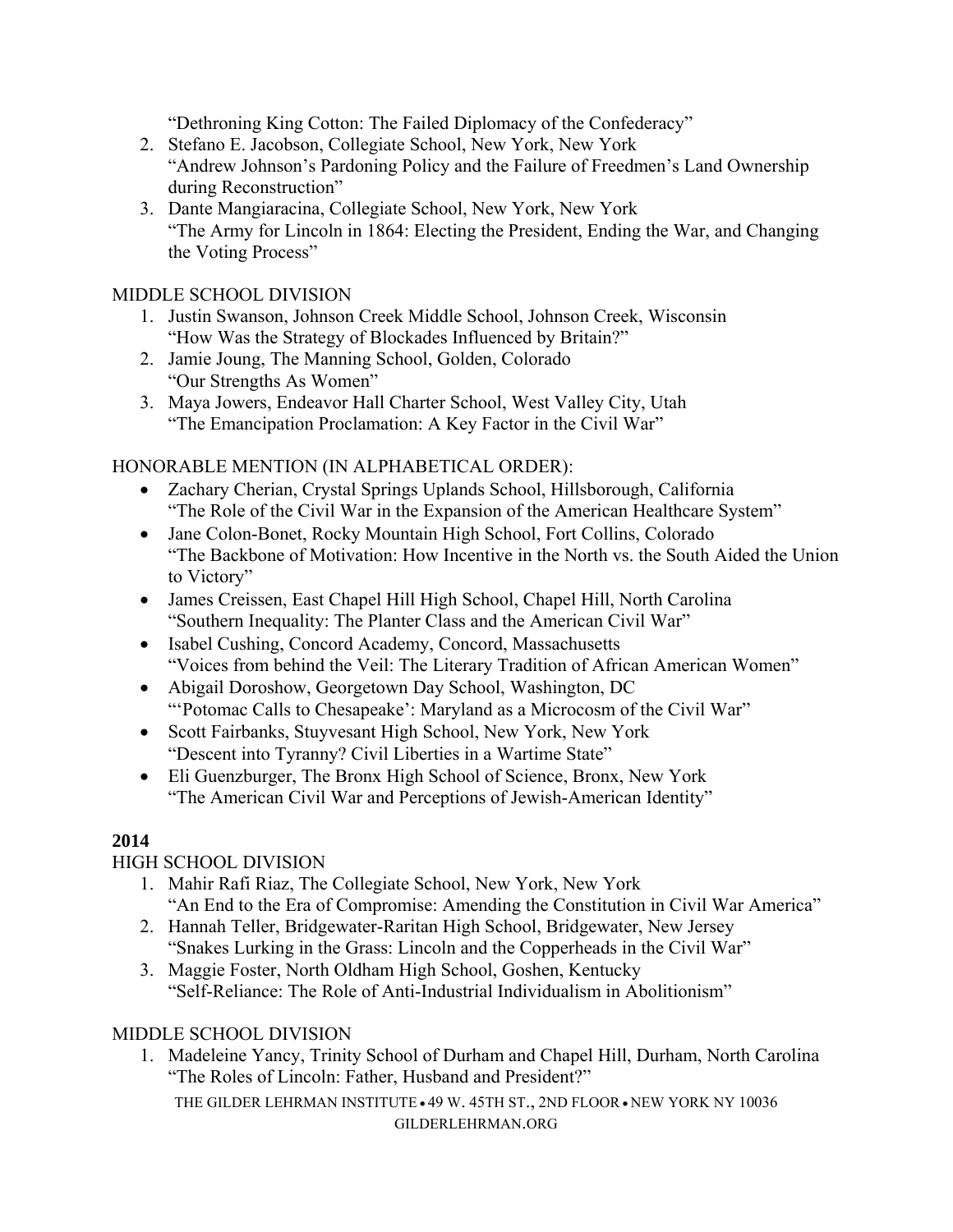- 2. Yeats McDonald, Grace Christian School, Blacklick, Ohio "Man's Best Friend Goes to War"
- 3. Adianna Jackson, US Grant School, Milwaukee, Wisconsin "African Americans and Their Battle"

HONORABLE MENTION (IN ALPHABETICAL ORDER)

- Chelsea Brown, Roanoke Rapids High School, Roanoke Rapids, North Carolina "The Civil War as Income"
- August Burton, Summit Academy Junior High, Draper, Utah "The Myth of Southern Solidarity"
- Chase Fortier, Harwood Union High School, Moretown, Vermont "The Civil War: A Transformation of the Federal Government"
- Cianna Jackson, Patchogue Medford High School, Medford, New York "Civil War: Emancipation Proclamation"
- Maria Javier, The Notre Dame School, New York, New York "The Man for the Occasion: Jonathan Letterman"
- Charlotte Merrick, High School of American Studies at Lehman College, Bronx, New York
	- "Civil War Soldiers and Post-Traumatic Stress Disorder"
- Kalila Eve Morsink, Georgetown Day School, Washington, DC "Shoot Your Way to Freedom"
- Cameron Kelly Swab, Rocky Mountain High School, Fort Collins, Colorado "Civil Wartime Compassion and Its Influence on Societal Views and Treatment of Mental Illness"
- Anny Zhou, Garnet Valley High School, Glen Mills, Pennsylvania "The Union's Secret Weapon: Immigrants"

# **2013**

# HIGH SCHOOL DIVISION

- 1. Clarissa Aaron, Kelso High School, Kelso, Washington "Uncle Tom's Failure"
- 2. Farukh Saidmuratov, New Dorp High School, Staten Island, New York "Religion - A Dynamic Force in the Civil War"
- 3. Allyson Guerrero, Rocky Mountain High School, Fort Collins, Colorado "An Unsettling Precedent"

# MIDDLE SCHOOL DIVISION

- 1. Lorenzo Contreras, US Grant School, Milwaukee, Wisconsin "Medical Procedures and Non-Violent Deaths in the Civil War"
- 2. Zion Belmond, Coral Springs Middle School, Coral Springs, Florida "A Catastrophic Event: The Underground Railroad"
- 3. Molly Yost, Thomas C. Cario Middle School, Mount Pleasant, South Carolina "Foreign Influence on the Civil War"

2012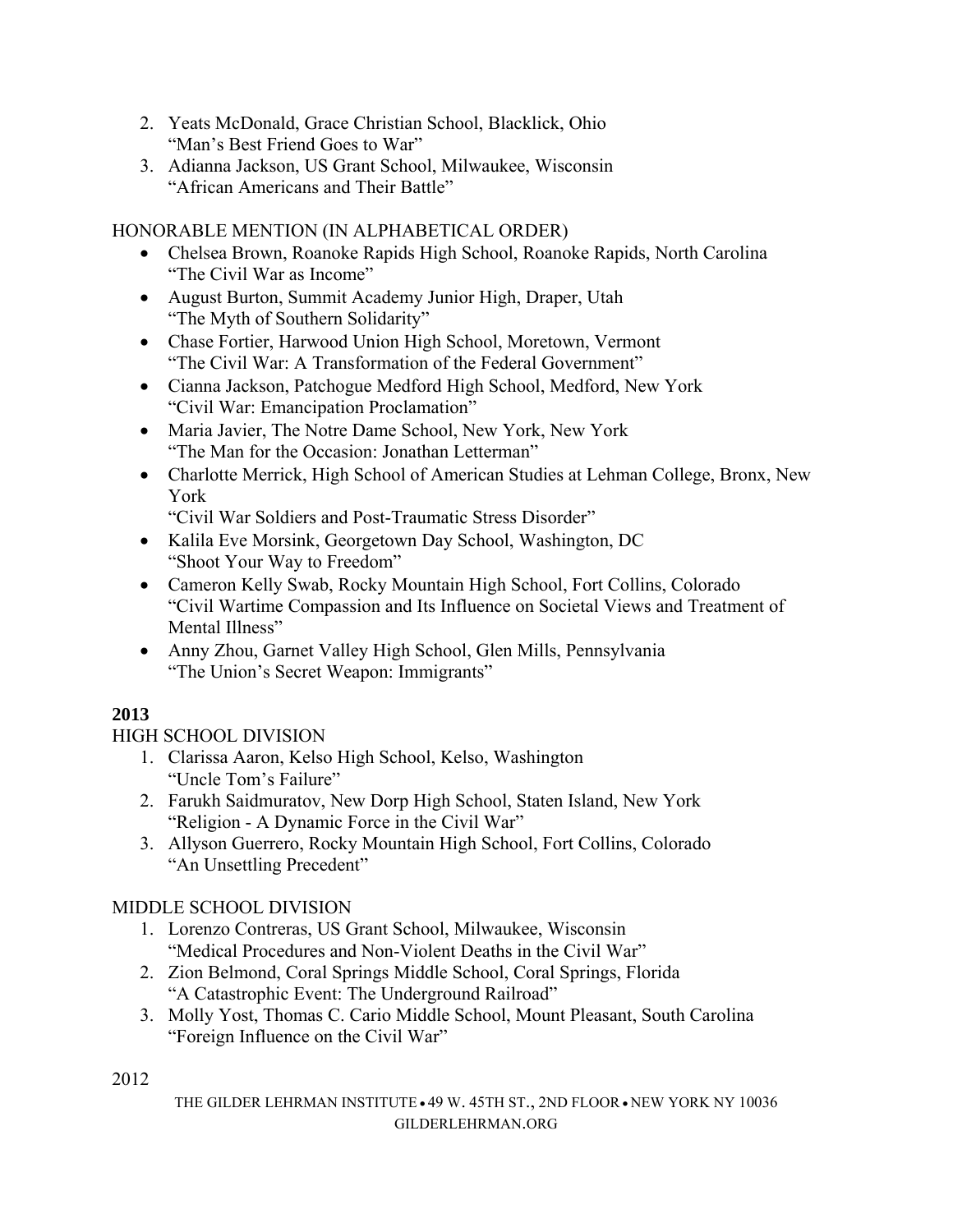#### HIGH SCHOOL DIVISION

- 1. Abraham Suriel, Yonkers International Baccalaureate Middle/High School, Yonkers, New York
	- "Private Citizens: Government behind Closed Doors"
- 2. Elizabeth Robertson, Los Altos High School, Los Altos, California "The Union's 'Other Army'"
- 3. Cresonia Hsieh, Spanish River High School, Boca Raton, Florida "The African American's War"

#### MIDDLE SCHOOL DIVISION

- 1. Libby Dondero, Trinity School of Durham and Chapel Hill, Durham, North Carolina "The Unknown Battle of the Civil War"
- 2. Vaughn Eviston-Jahnke, US Grant School, Milwaukee, Wisconsin "A Soldier's View"
- 3. David Carr, Summit Academy, Draper, Utah "Civil War Deserters: Cowards or Heroes?"

# **2011**

HIGH SCHOOL DIVISION

- 1. Martin C. Carlino, Patchogue-Medford High School, Medford, New York "President Lincoln's Influence over the Northern Press"
- 2. Martina Harris, American History High School, Newark, New Jersey "Masqueraded History"
- 3. Rosalie Priddy, Douglas S. Freeman High School, Henrico, Virginia "Red Men in a White Man's War"

# MIDDLE SCHOOL DIVISION

- 1. Diyu Pearce-Fisher, Transfiguration School, Tarrytown, New York "The First Spill of Blood"
- 2. Johnathan Keefer, Summit Academy Junior High School, Draper, Utah "My Family's Experiences with Illness While Serving in the Civil War"
- 3. Kaitlin Guard, Chicod School, Greenville, North Carolina "Dynamic Women during the Civil War"

# **2010**

# HIGH SCHOOL DIVISION

- 1. Jacob Fletcher, Eleanor Roosevelt High School, Greenbelt, Maryland "The Postman: Joseph William Briggs and the Free City Delivery System"
- 2. Geoffrey Andrews, West Morris Central High School, Chester, New Jersey "Eyes in the Sky: Balloons during the Civil War"
- 3. Paloma Alonso, Notre Dame School, New York, New York "Locke Resolved: How the Civil War Tested John Locke's Theory"

# MIDDLE SCHOOL DIVISION

1. Josh Kirk, Susan B. Anthony Middle School, Minneapolis, Minnesota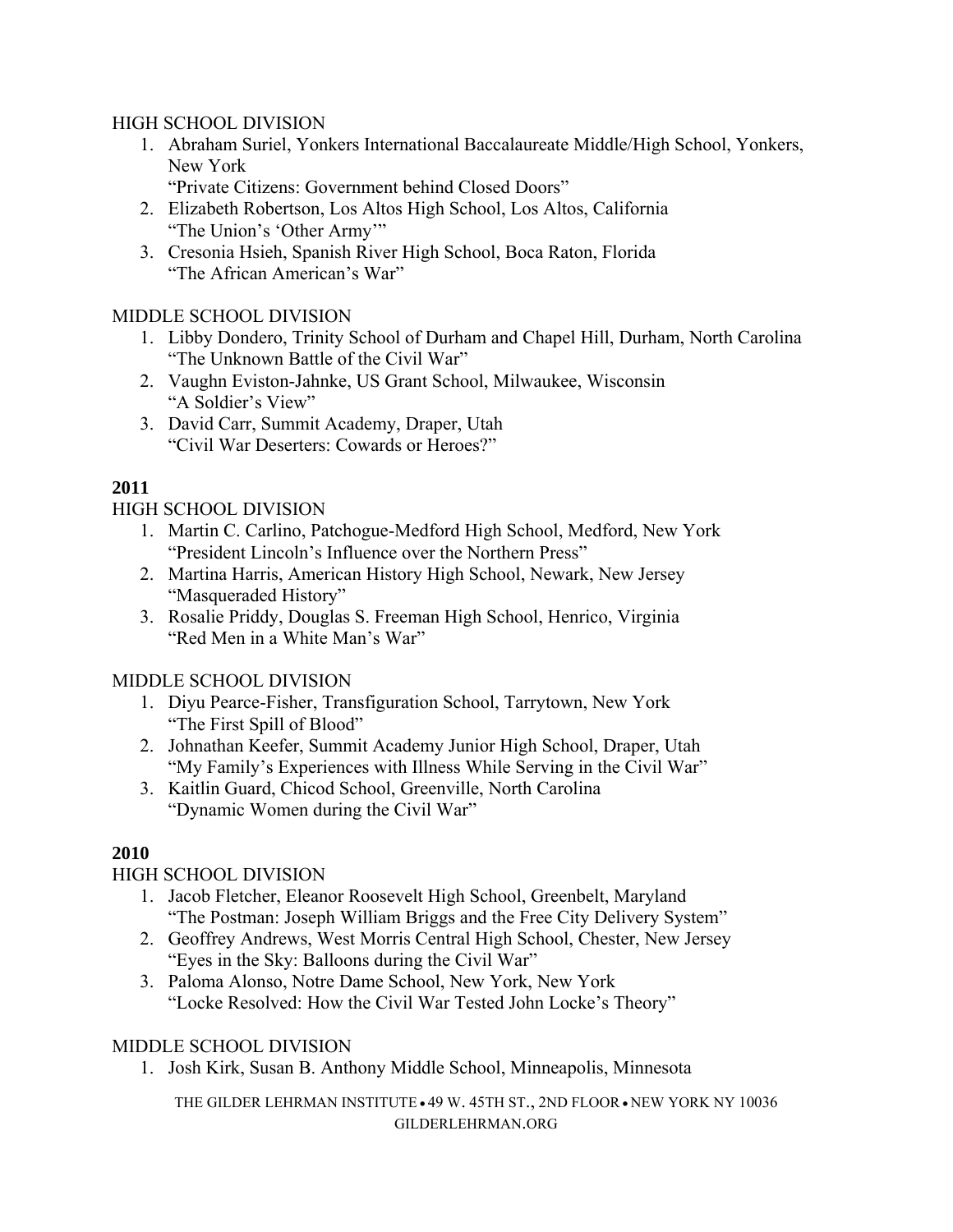"Union Blockade: The Impossible Task That Won the War"

- 2. Yolanda Wadolowski, St. Nicholas Elementary School, Brooklyn, New York "The United States Divided and Reunited"
- 3. Augusta Pendergast, School of the Holy Child, Rye, New York "David Glasgow Farragut"

### **2009**

- 1. Ally Tank, West Morris Central High School, Chester, New Jersey "Abraham Lincoln and the New Birth of Freedom"
- 2. Scott Loring, Eureka High School, Eureka, California "Elmira's Confederate Prison"

# **2008**

# HIGH SCHOOL DIVISION

- 1. Amanda Ebert, Milwaukee High School of the Arts, Milwaukee, Wisconsin "The Woman's Sphere: Anti-Feminism within the Abolitionist Movement"
- 2. April Soohoo, John F. Kennedy High School, Bellmore, New York "The Forgotten Warriors: Children of the Civil War"
- 3. Michael Commesso, Patchogue-Medford High School, Medford, New York "Cotton in the Civil War"

# MIDDLE SCHOOL DIVISION

- 1. Judy Pu, Louis Pasteur Middle School, Little Neck, New York "The Domino Effect: Causes of the Civil War"
- 2. Nora Kane, Susan B. Anthony Middle School, Minneapolis, Minneapolis "John Brown's Harper's Ferry Raid"
- 3. Brodin Jentz, Susan B. Anthony Middle School, Minneapolis, Minneapolis "The Emancipation Proclamation"

# **2007**

1. First Prize (Tie):

Karen Dubbin, Spanish River High School, Boca Raton, Florida "Abraham Lincoln and the Suspension of the Writ of Habeas Corpus"

Selena Milewski, Milwaukee High School of the Arts, Milwaukee, Wisconsin "The Scourge of Selective Memory: Southern Control of Civil War Remembrance and History"

2. Mickey Mahar, Milwaukee School of the Arts, Milwaukee, Wisconsin "The War from Above: The Use of Balloons in the American Civil War"

#### **2006**

- 1. Jean Dahlquist, Milwaukee High School of the Arts, Milwaukee, Wisconsin "The Monitor, the Merrimac, and the Martyr"
- 2. Catherine G. Clark, Milwaukee High School of the Arts, Milwaukee, Wisconsin "Rebels among Rebels: Southern Unionists in the Civil War"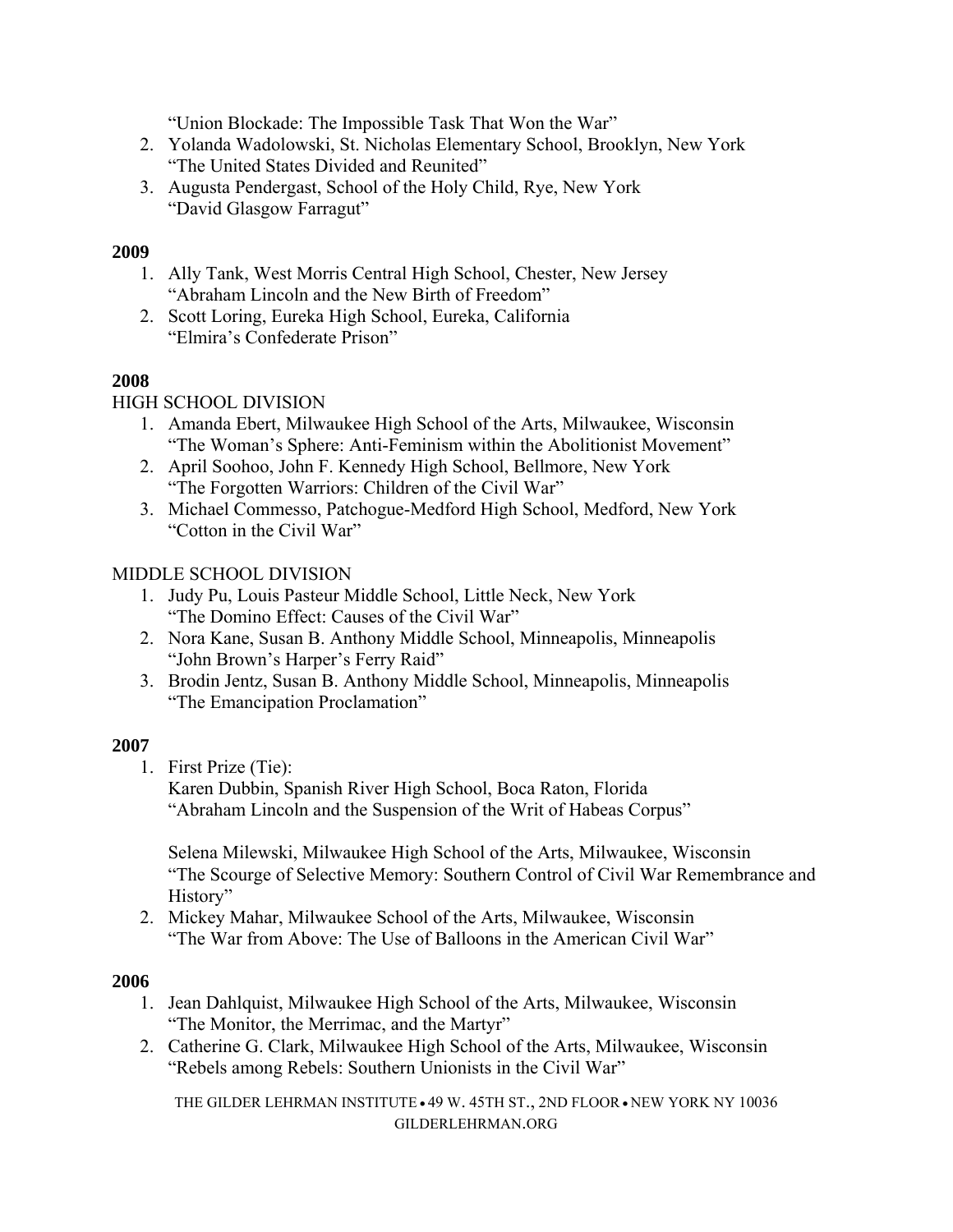3. Christina Maldonado, Notre Dame School, New York, New York "Ulysses S. Grant: The Rise, Fall and Resurrection of an American Hero"

#### **2005**

- 1. Kasia Wisniewski, Milwaukee High School of the Arts, Milwaukee, Wisconsin "I Am Called to the Work: The Confederate Women's Cause as a Feminist Movement"
- 2. Sandra Prieto, High School of American Studies at Lehman College, Bronx, New York "Lies and Consequences: Southern Media during the Civil War"
- 3. Nancy A. Sako, Notre Dame School, New York, New York "Whistling Dixie . . . and the Role of Songs during the Civil War Era"

#### **2004**

- 1. Chaltin Pagan, Notre Dame School, New York, New York "Colonel Elmer Ellsworth: Influential Stranger"
- 2. Cynthia Leal, Academy of American Studies, Long Island City, New York "The Spark"
- 3. Riti Chavez, Notre Dame School, New York, New York "Building Unity in a Nation"

#### **2003**

- 1. Latrisha Desrosier, Notre Dame School, New York, New York "Union Blue on the Ocean Blue"
- 2. Matthew Stukalin, Academy of American Studies, Long Island City, New York "The New York City Draft Riots"
- 3. Rachel Beller, Patchogue-Medford High School, Medford, New York "Europe and the Civil War"

#### **2002**

- 1. Rebecca Rider, Academy of American Studies, Long Island City, New York "Selling the Civil War"
- 2. Gemma Birnbaum, Academy of American Studies, Long Island City, New York "How did the Confederate Constitution Compare to the United States Constitution?"
- 3. Lance Medow, Abraham Lincoln High School, Brooklyn, New York "The Suspension of Habeas Corpus"

#### **2001**

- 1. Bhimish (Ben) Shah, The Academy of American Studies, Long Island City, New York "Motivations For War: A Soldier's Perspective"
- 2. Eda Pepi, Forest Hills High School, Queens, New York "Mutualism and Controversy: Music in the Civil War"
- 3. Sean Donovan, Salesian High School, New Rochelle, New York "Forward or Backward? The Story of John Brown and the 'Steel Trap'"

#### **2000**

1. Loredana Purnavel, The Academy of American Studies, Long Island City, New York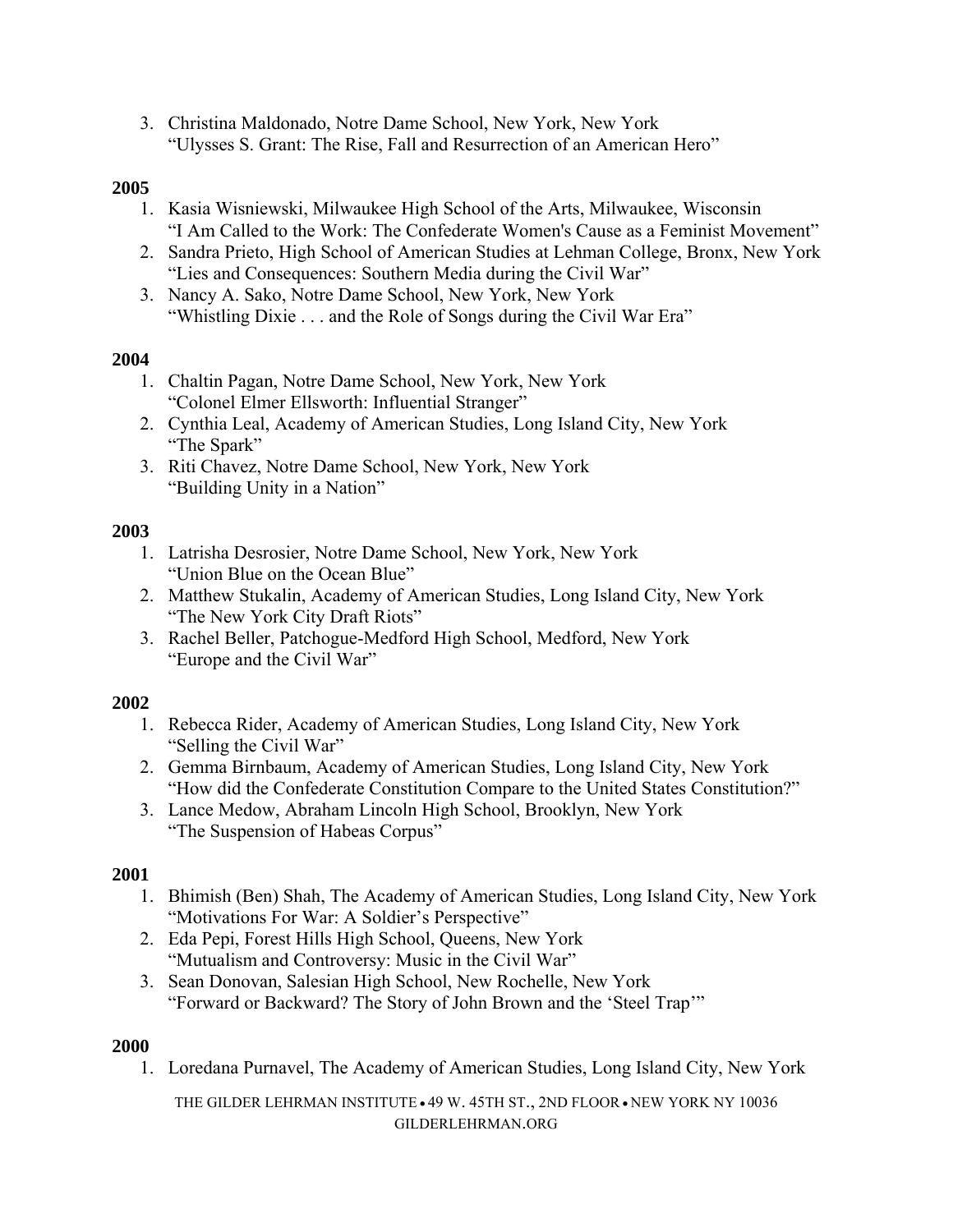"The American Civil War"

- 2. Mary Mieles, Cobble Hill School of American Studies, Brooklyn, New York "The Music of the Civil War"
- 3. Erin Sullivan, New Dorp High School, Staten Island, New York "Women Who Fought in the Civil War"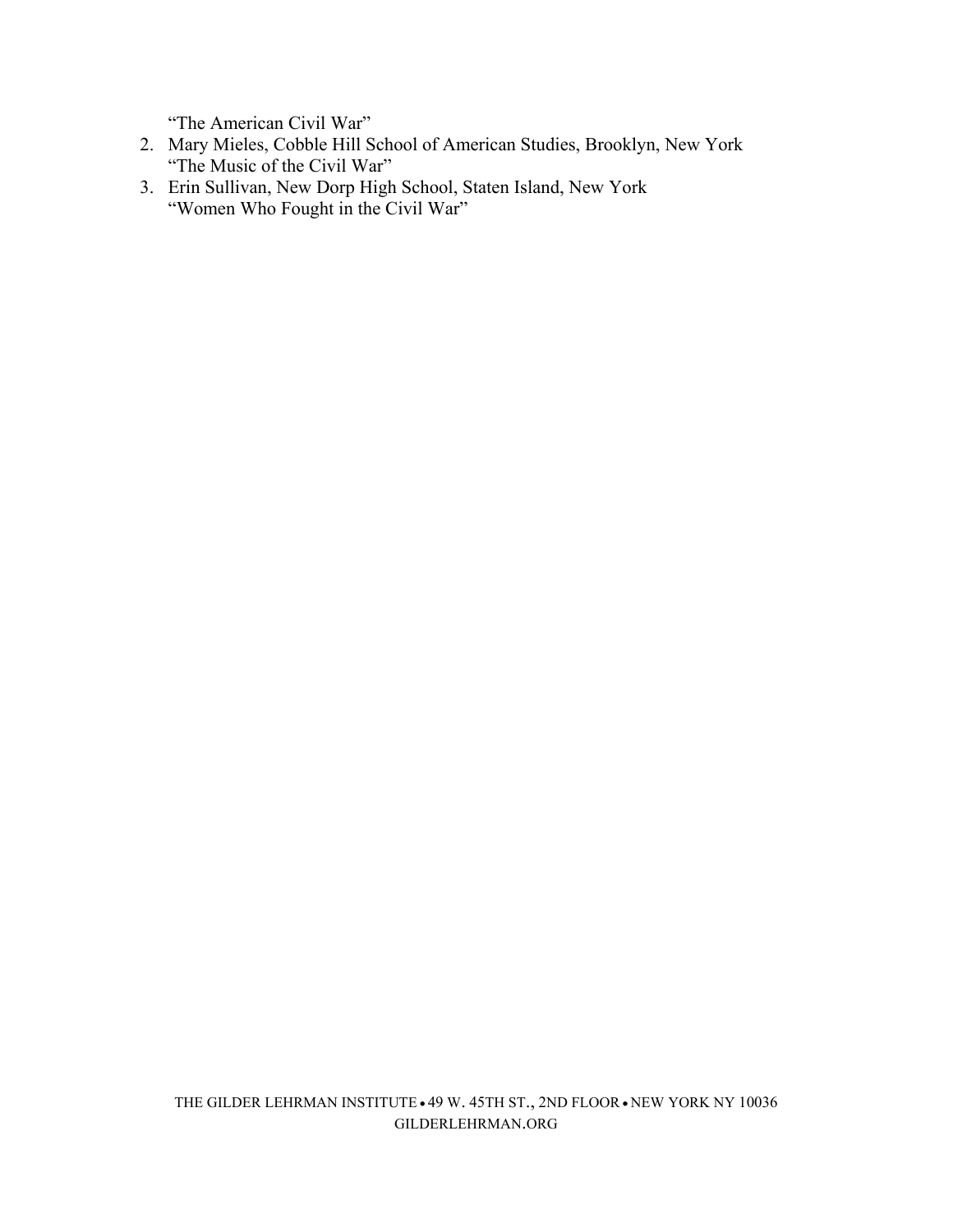# **Featured Primary Sources from the Gilder Lehrman Collection**

For the 2018–2019 Civil War Essay Contest, we are introducing a new requirement. All essays must include among their primary sources, at least one document from the Gilder Lehrman Collection. The Gilder Lehrman Collection is an archive of 70,000 documents, including more than 16,000 Civil War letters and diaries, as well as 5,000 photographs, 500 broadsides and posters, and thousands of other documents from the mid nineteenth century.

### **Online Catalog on gilderlehrman.org**

You can search our online catalog for records of all documents in the Gilder Lehrman Collection from the Civil War and Reconstruction period. Images are available for selected documents, and you may contact the reference librarian at reference@gilderlehrman.org for free pdf's of up to ten documents. Depending on the subject of the essay, the students may find relevant documents in other time periods.

### **Spotlights on Primary Sources**

In the History Now section of gilderlehrman.org, we have provided historical context, images, and transcripts of 44 documents dating from the Civil War and Reconstruction (click here: https://www.gilderlehrman.org/history-now-

search?tid\_2=47298&tid=1633&tid\_1=All&keys=). Depending on the subject of the essay, the students may find relevant Spotlights in other time periods as well.

### **American History, 1493-1945, from Adam Mathew Digital**

American History, 1493-1945 is a subscription-based online database that provides a robust search feature and images of all documents from the Gilder Lehrman Collection. You may visit http://www.americanhistory.amdigital.co.uk/Introduction/Documents to find out more about searching for documents on American History, 1493-1945. The database is available to K-12 schools through two deeply discounted pricing options:

- \$1,000 for a one-year subscription
- \$5,000 for perpetual access

Please contact Meredith Godby at Adam Matthew Digital if you have any questions about American History, 1493-1945 or would like to request a 30-day free trial:

- Phone:  $(703)$  969-2850
- Email: Meredith@amedu.com

The resources below are from all three sources listed above. Most of the links require a login.

# **I. The Coming of the War**

THE GILDER LEHRMAN INSTITUTE . 49 W. 45TH ST., 2ND FLOOR . NEW YORK NY 10036 GILDERLEHRMAN.ORG 1. James W.C. Pennington, "The Whole Land is full of blood," 1851 (GLC09088) James W. C. Pennington, a former slave and noted abolitionist, wrote this letter in the wake of Thomas Sims's infamous trial. Sims had escaped from slavery in Georgia before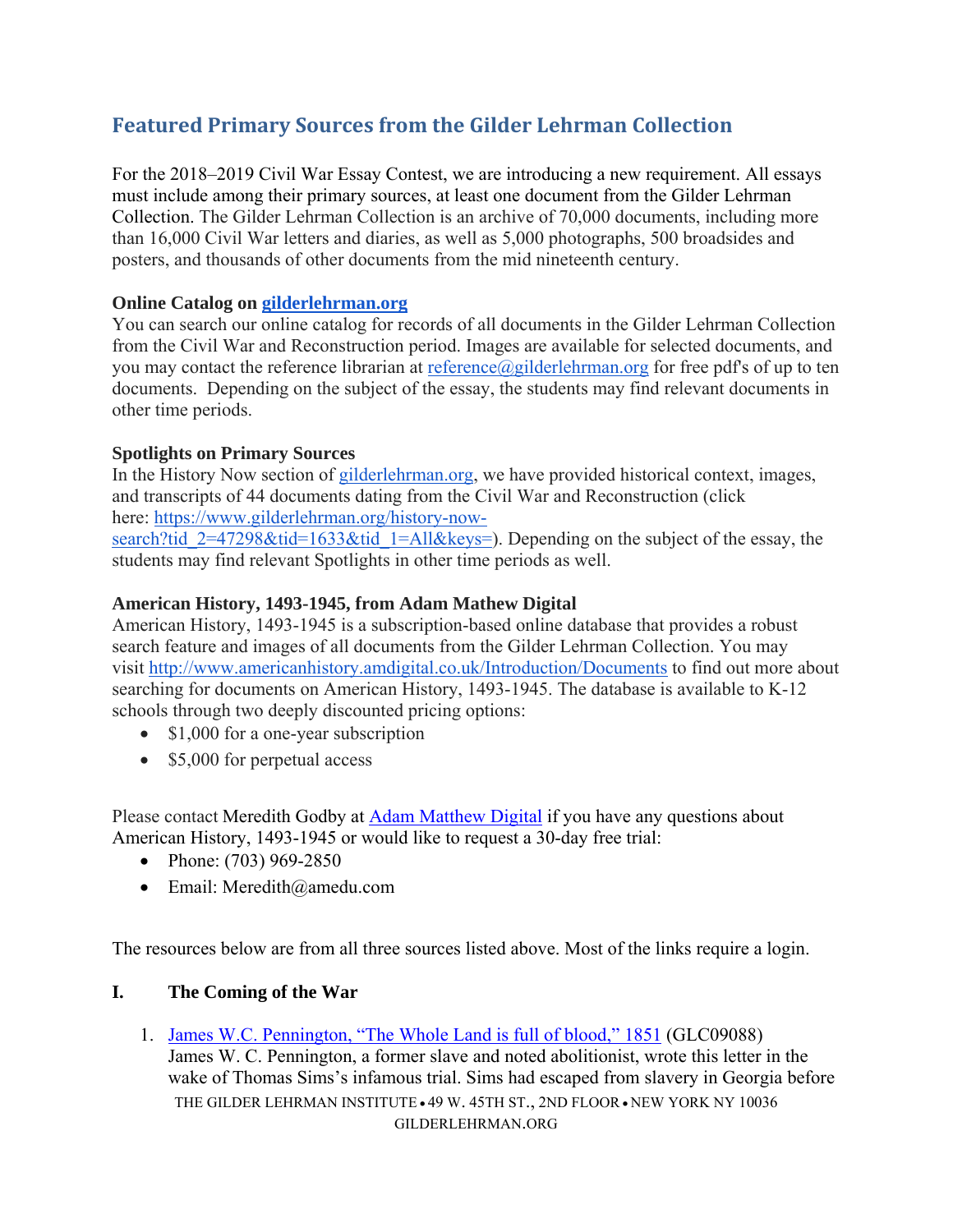being captured in Massachusetts in April 1851 and taken to court under the Fugitive Slave Law of 1850. The judge decided in favor of Sims's owner, and the seventeen-yearold was marched through the streets of Boston by US marines before being returned to Georgia. The authoritarian nature and public spectacle of Sims's case sent a resounding message to slaves who sought refuge in the North. It also inflamed anti-slavery sentiment, spurring many abolitionists to action.

2. Frederick Douglass, Oration delivered in Corinthian Hall, Rochester, NY (GLC06829) (American History, 1493-1945 login required)

Douglass' famous Fourth of July oration, given on the fifth. Douglass was asked by the Rochester Ladies Anti-Slavery Society to give the oration on the fourth, choosing the topic "the meaning of the Fourth to the Negro." Douglass's famous peroration: "Are the great principles of political freedom and natural justice [of the Fourth], embodied in the Declaration of Independence, extended to us? ... This Fourth of July is yours, not mine. You may rejoice, but I must mourn."

- 3. Lysander Spooner, "A Plan for the Abolition of Slavery," 1858 (GLC09235) (American History, 1493-1945 login required) Fewer than 200 copies of this incendiary broadsheet, imploring non-slaveholding whites in the South to combine with slaves to overthrow plantation owners, were printed before their suppression by Spooner-at the behest of John Brown, who believed it could tip off authorities of his planned raid on Harper's Ferry.
- 4. Mahala Doyle, "Bleeding Kansas" and the Pottawatomie Massacre, 1856 (GLC07590) In 1854, the Kansas-Nebraska Act overturned the Missouri Compromise, which stated that slavery would not be allowed north of latitude 36°30′. Instead, settlers would use the principle of popular sovereignty and vote to determine whether slavery would be allowed in each state. Supporters of both sides flooded into the territory of Kansas, where violence soon erupted between pro-slavery and anti-slavery settlers.
- 5. John Brown's final speech, 1859 (GLC05508.051) Small broadside with lithograph signature of Brown produced by the Liberator, reprinting his address to the Virginia Court before sentencing. Brown denies wanting to murder or cause an uprising. He argues that his raid on Harper's Ferry was just and aligned with the teachings of the Bible.
- 6. Abraham Lincoln, The "House Divided" Speech, ca. 1857–1858 (GLC02533) In this speech fragment from 1857, which he later expanded as the opening speech of the 1858 US Senate campaign against Stephen A. Douglas, Abraham Lincoln identified slavery as a moral and a political issue that threatened the continued existence of the United States. Invoking the famous biblical words, "A house divided against itself can not stand," he declared, "I do not expect the Union to be dissolved. I do not expect the house to fall; but I do expect it will cease to be divided. It will become all one thing, or all the other. Either the opponents of slavery will arrest the further spread of it, and put it in course of ultimate extinction; or its advocates will push it forward till it shall become alike lawfull in all the states, old, as well as new."
- 7. Runaway Slave Ad, 1860 (GLC06377.01)

Runaway slave ads were a reality in America as long as slavery existed. Appearing as broadsides and in newspapers, such ads offered monetary rewards from slaveholders for the capture and return of escaped slaves. On May 9, 1860, Enoch Duley of Kentucky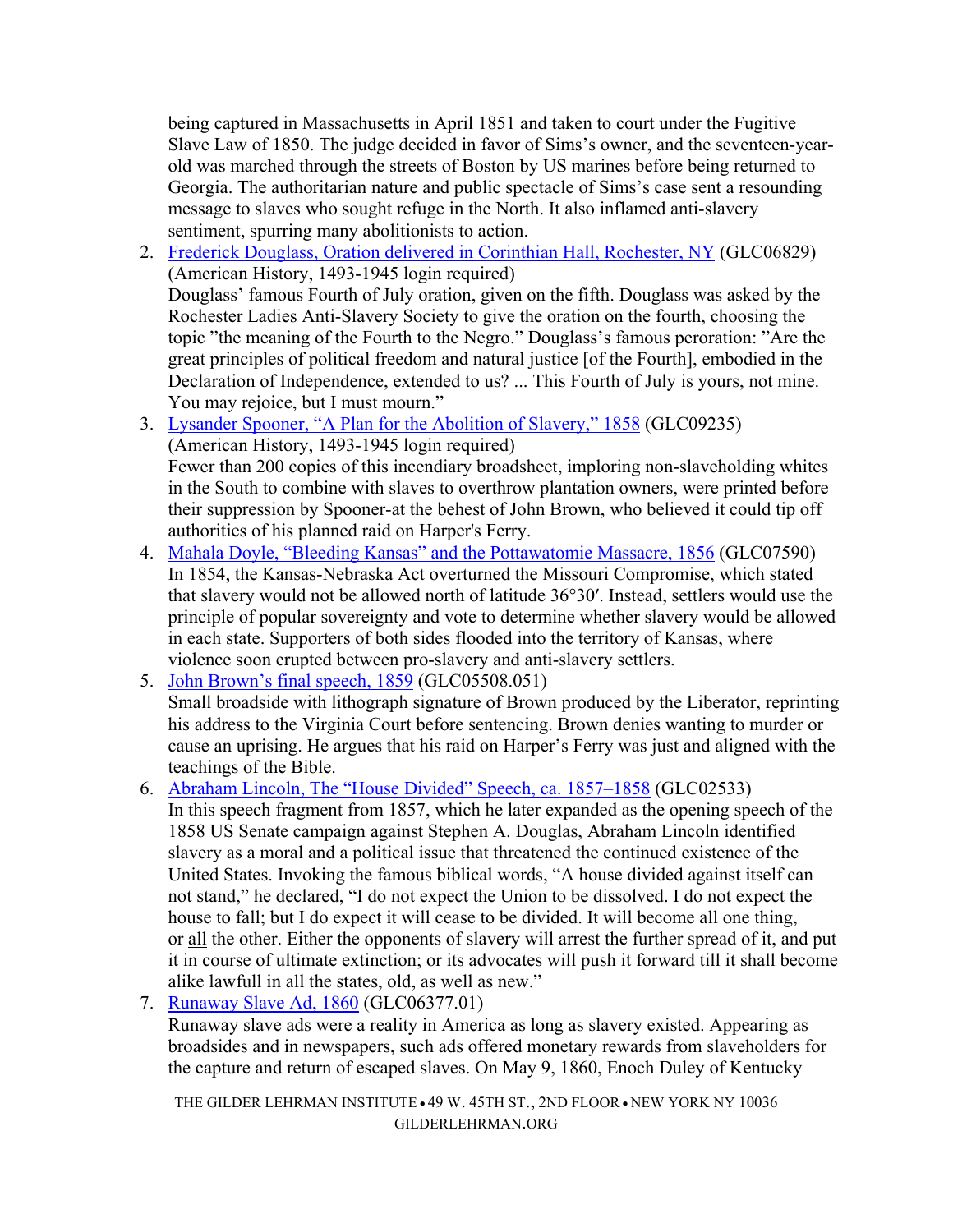offered a reward for the capture and return of his slave Manuel. Under close scrutiny, the lives of particular slaves emerge in fragmentary details, including names, physical descriptions, talents, personalities, and other hints of their individuality. This broadside describes Manuel's height, weight, and other physical characteristics as well as more subjective views of the slave as "well dressed" with a "shrewd expression of the eye."

- 8. *The Charleston Mercury*, "The Union is Dissolved!", 1860 (GLC02688) The election of Abraham Lincoln as the sixteenth president of the United States in November 1860 led to the eventual secession of eleven slave-holding states and the formation of the Confederacy. Convinced that the federal government would initiate judicial and legal action against slavery, South Carolina became the first state to secede. Printed in Charleston, South Carolina, on December 20, 1860, this broadside announces South Carolina's repeal of the Constitution of the United States and the state's secession from the Union. "The Union Is Dissolved!" it declares. The Constitution of the new Confederacy would sanction the unrestricted right to hold slaves.
- 9. A proposed Thirteenth Amendment to prevent secession, 1861 (GLC09040) In the wake of the presidential election of 1860 that brought Abraham Lincoln to the White House, the slaveholding states of the American South, led by South Carolina, began withdrawing from the nation. In the midst of this constitutional crisis, President James Buchanan, still in office until Lincoln's inauguration in March 1861, tried to reassure the South that their slave property would remain safe, even under the incoming Republican administration. He asked Congress to draw up what he called an "explanatory amendment" to the Constitution that would explicitly recognize the right of states to sanction human bondage and allow slaveholders to retain their human property. In response, the House of Representatives established a thirty-three member committee under the leadership of Representative Thomas Corwin of Ohio to prepare a draft for the President's consideration.

10. President Lincoln's First Inaugural Address, 1861 (GLC01264)

On March 4, 1861, the day Abraham Lincoln was first sworn into office as President of the United States, the *Chicago Tribune* printed this special pamphlet of his First Inaugural Address. In the address, the new president appealed to the "mystic chords of memory" and to "the better angels of our nature" to hold the nation together. Seeking to alleviate the "Apprehension [that] seems to exist among the Southern States," Lincoln pledged not to interfere with slavery in the South and pleaded with the Confederate states to reconcile with the North. Twenty times he used the word "Union." But he also sent a clear message that he would not allow the Union to be peacefully dissolved.

#### **II. Upon and Beyond the Battlefield**

1. Best friends divided by the Civil War, 1861 (GLC00925.01, GLC00925.02) The following exchange between two old Army friends illustrates the painful choices made by Americans after the surrender of Fort Sumter. At the time, the Confederate general Braxton Bragg was in command in Pensacola, Florida, while Union colonel Henry Hunt was at Fort Pickens, just across the bay. Each was moved to explain their differences and to anticipate the consequences of the impending conflict.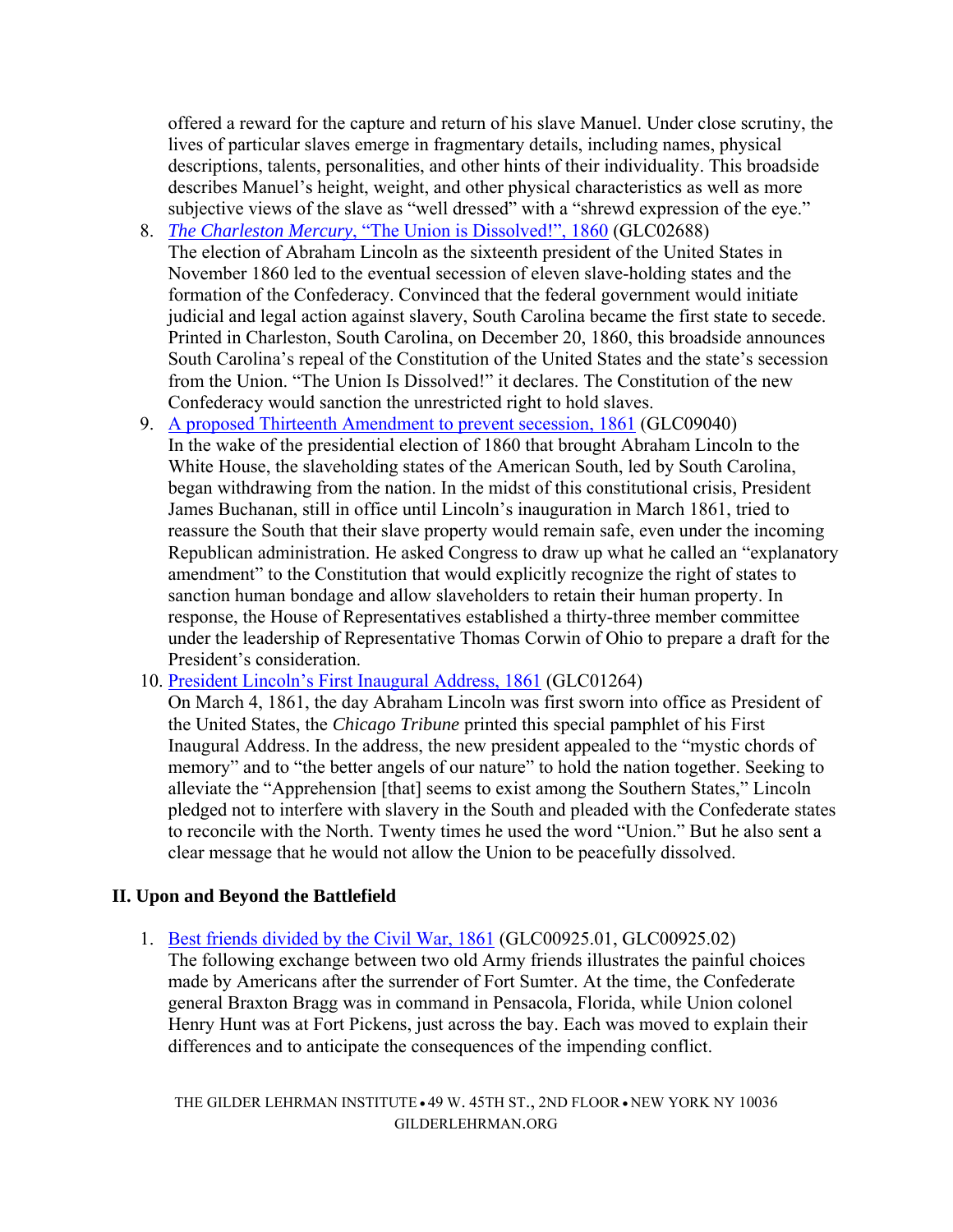- 2. Winfield Scott, Notice of suspension of habeas corpus in Boston to Justin Dimick, 1861 (GLC00638) Scott quotes an Abraham Lincoln document suspending the writ of habeas corpus, countersigned by William H. Seward. Scott empowers Brevet Colonel Dimick to do the same in Boston. Also signed by Assistant Adjutant General E.D. Townsend.
- 3. Lincoln on the execution of a slave trader, 1862 (GLC00182)

(American History, 1493-1945 login required) This stunning document, a refusal of clemency for a convicted slave trader, stands out among the papers of Abraham Lincoln, a man renowned for his mercy and willingness to pardon. In November 1861, Nathaniel Gordon was convicted of slave trading and sentenced to hang. Participation in the slave trade had been punishable by death since 1820, but Gordon was the first man to be executed for the crime. Only one other slave trader had been sentenced to death, but he received a full pardon from President James Buchanan in 1857. Gordon's friends and supporters approached Lincoln, as the President wrote, "to commute the said sentence of the said Nathaniel Gordon to a term of imprisonment for life." Lincoln declined, writing that it was his "duty to refuse." He did, however, delay the execution for two weeks, to allow the prisoner time to make "the necessary preparation for the awful change which awaits him." Lincoln's unwavering refusal to grant Gordon clemency is a testament to his intolerance of slavery.

4. P.G.T. Beauregard, Confederate reaction to "Beast" Butler's orders, 1862 (GLC00666) In April 1862 Union forces led by Captain David G. Farragut steamed past the weak Confederate defenses and captured New Orleans. During the occupation of the city Union troops were repeatedly insulted by New Orleans women. The women hoped their actions would prompt a reaction from Union troops that would incite paroled Confederates to act. General Benjamin F. Butler's men showed remarkable restraint against the insults, but Butler realized that it was only a matter of time before one of them, pressed too far, would react. As military governor of the city, Butler issued General Orders 28 on May 15, 1862, which declared that any woman behaving disrespectfully would be "treated as a woman of the town plying her avocation." In other words, they were to be regarded as prostitutes and therefore were subject to arrest.

While reaction in the North was mixed, the South saw "Beast" Butler's ruling as an affront to womanhood, dishonorable and offensive. In response, on May 19, Confederate General P. G. T. Beauregard issued his own General Orders 44, shown here. Beauregard's orders reprinted Butler's orders and stated that they were to be read aloud to Confederate troops in order to stir their emotions: "Arouse friends, and drive back from our soil, those infamous invaders of our homes and disturbers of our family ties." Butler's orders backfired as they only served as a tool for increasing Southern anger against the Northern occupiers.

5. Abraham Lincoln, A proclamation on the suspension of habeas corpus, 1862 (GLC06099)

The doctrine of habeas corpus is the right of any person under arrest to appear in person before the court, to ensure that they have not been falsely accused. The US Constitution specifically protects this right in Article I, Section 9: "The privilege of the writ of habeas corpus shall not be suspended, unless when in cases of rebellion or invasion the public safety may require it." Lincoln initially suspended habeas corpus in the volatile border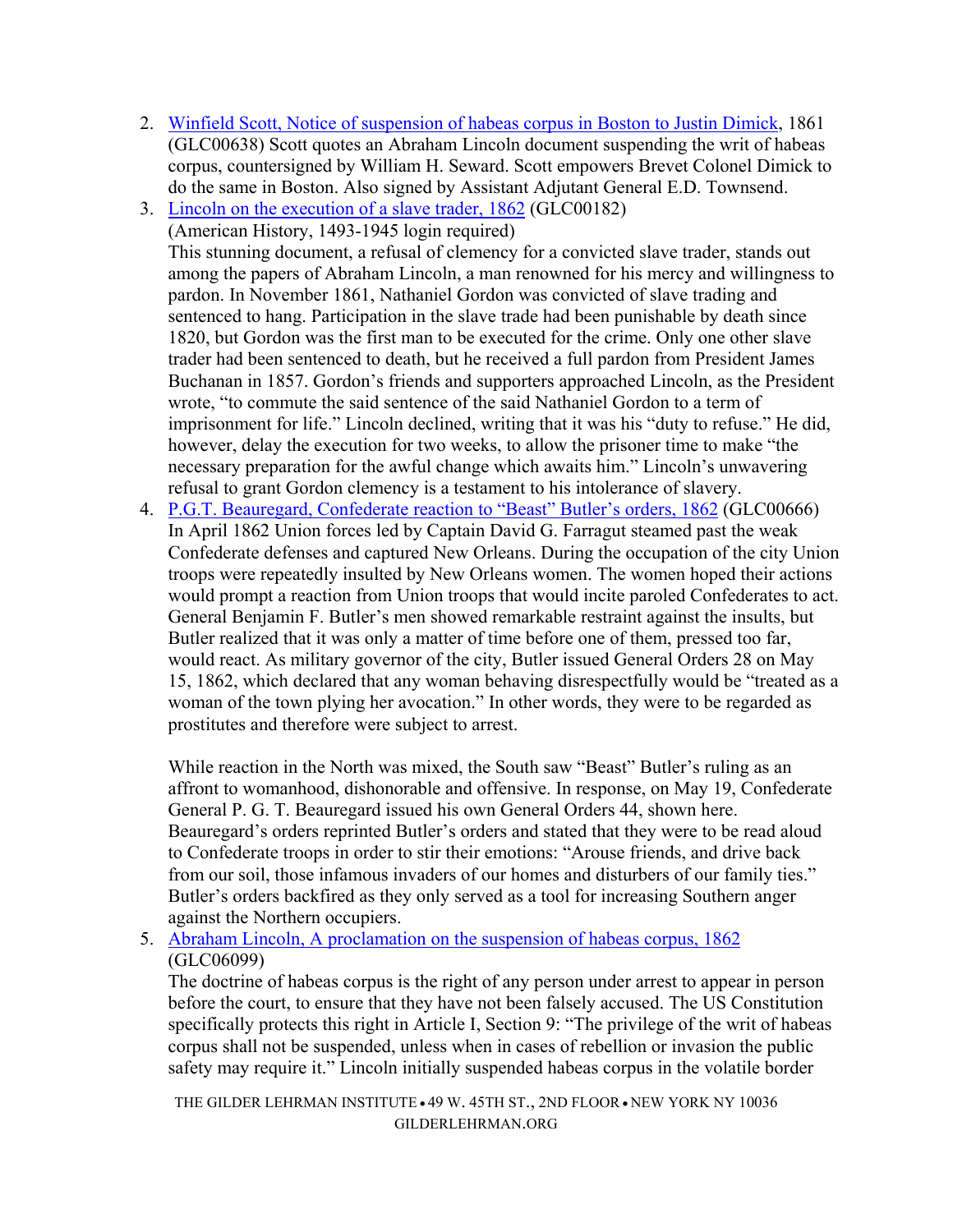state of Maryland in 1861 in order to try large numbers of civilian rioters in military courts and to prevent the movement of Confederate troops on Washington. The order was eventually extended in response to different threats. In the summer of 1862, President Lincoln had called up the state militias, leading to increased opposition to the Civil War within the Union. By General Orders No. 141, September 25, 1862, Lincoln subjected protestors to martial law and the suspension of habeas corpus.

6. Christian M. Epperly to Mary Epperly regarding civilian abandonment of Fredericksburg (GLC02715.038)

(American History, 1493-1945 login required)

Writes from camp in Spotsylvania County, Virginia that the Yankees are camped across the river. Notes that all the civilians have left Fredericksburg in fear of Federal bombardment.

7. Death at Gettysburg, 1863: Paul Semmes (GLC06823)

On the day before his death in a Virginia hospital, Confederate Brigadier General Paul Semmes, who was wounded at Gettysburg, wrote the following letter to his wife. His handwriting is evidence of the severity of his wounds. Such deathbed letters testify to Americans' yearnings to connect with loved ones as they faced their own mortality.

8. Diary of Ambrose S. Nichols (GLC09272)

(American History, 1493-1945 login required)

A war-weary soldier's diary provides contemporary eyewitness accounts of the entire Gettysburg Campaign, including the march from Maryland up into Pennsylvania, the battles at Brandy Station and Gettysburg, and the later push in pursuit of the Confederates. Nichols served in the 10th New York Cavalry. His entries are dated January 1-6 and April 12 - November 27, 1863, describing cavalry battles and engagements, the execution of deserters, and the horrors of battlefields during that critical war year. From Saturday, July 4, at Gettysburg: "They kept up the fite last nite till 10 o'clock and thair is som firing hear this morning but not a grate deal for I think that the Rebs had enough of it yesterday for thair loss must bee vary hevy for we mode them down like grass." Approx. 400 pp.

9. Elbert Corbin, letter to Emily Corbin from Gettysburg, 1863 (GLC03685)

After three days of fierce fighting on July 1–3, 1863, nearly 40,000 battered soldiers lay scattered across the blood-soaked fields of Gettysburg, Pennsylvania. As the torrential summer rain poured down on the wounded, Private Elbert Corbin of the 1st New York Light Artillery was thrust into an unexpected role when he was ordered to remain behind and take care of his fallen comrades. In this rare letter, Corbin detailed the quick training that enabled him to assist his wounded compatriots. He also writes of helping wounded enemies: "dressed our Boys wounds then . . . assisting to cut out Balls and dress the wounded Rebels." He resignedly noted the paradox of having to "Help to wound & Kill" men then Patch them up." The letter also includes a map of the scene on the battlefield.

10. Dr William H. Boyle, letter to Isaac H. McCauley lamenting the crime and destruction caused by the Battle of Gettysburg (GLC09180.02) Gettysburg's aftermath. "the rebs have stripped this valley of everything...there is not enough left for the people to live on for two weeks. Both railroads are destroyed. All the new depot buildings are down. Many farms are destroyed by roads over them or encampments upon them...The outrages committed on private property and on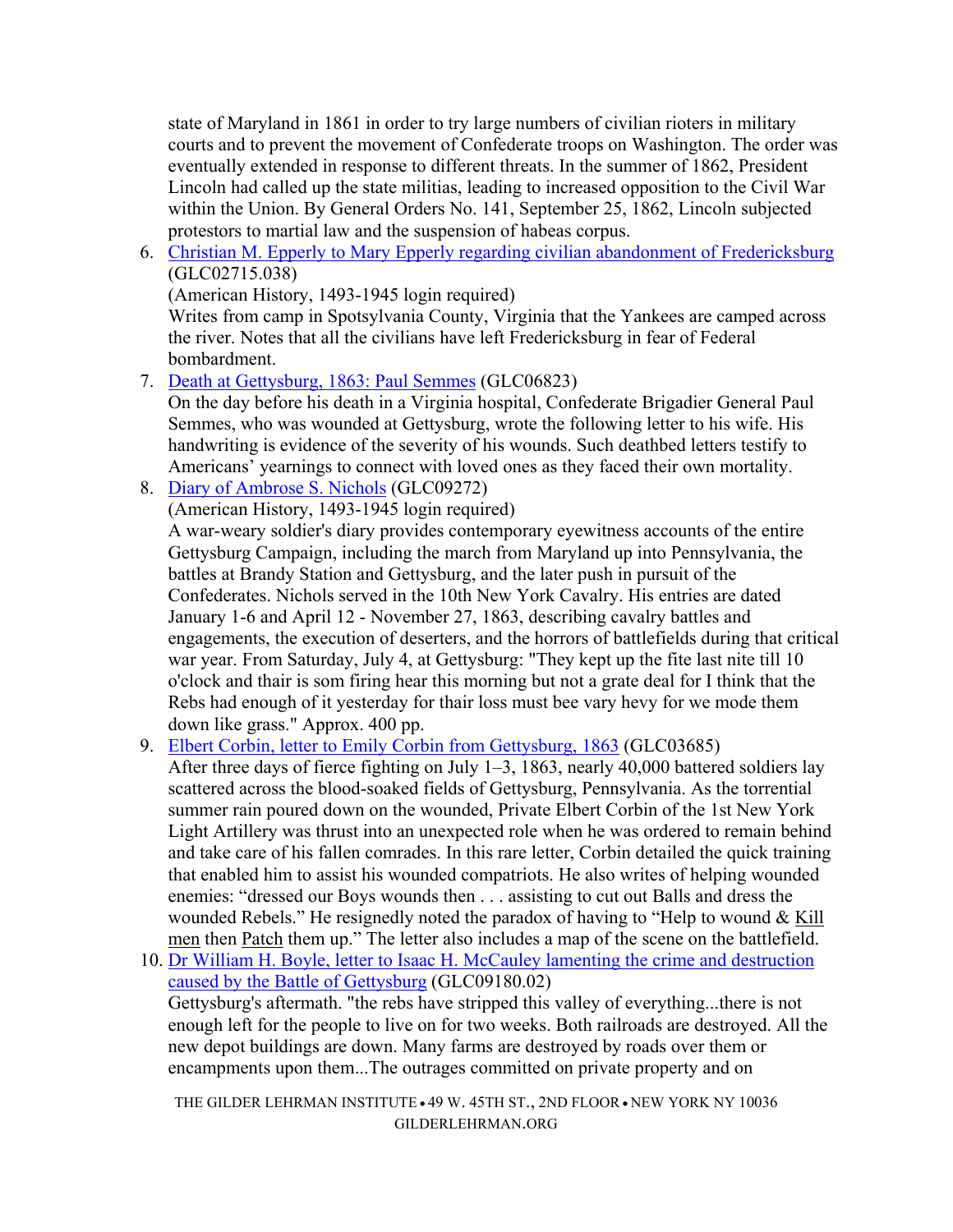individuals have been dreadful. Murder rape, robbery and arson are the names by which you designate a few of their atrocities. Gen. Lee's orders to respect private property was laughed at by the villains that compose his army..."

11. The Gettysburg Address, 1863 (GLC06811)

On November 19, 1863, four months after the Battle of Gettysburg, a ceremony was held at the site in Pennsylvania to dedicate a cemetery for the Union dead. The battle had been a Union victory, but at great cost—about 23,000 Union casualties and 23,000 Confederate (a total of nearly 8,000 killed, 27,000 wounded, and 11,000 missing). At the cemetery dedication in November 1863, the day's speakers found themselves tasked with finding the right words to commemorate those who had perished in the bloodiest battle of the Civil War. President Lincoln had been invited to make a "few appropriate remarks" at the cemetery's consecration. Some 15,000 people heard his speech. Less than 275 words in length, Lincoln's three-minute-long Gettysburg Address defined the meaning of the Civil War. Drawing upon the biblical concepts of suffering, consecration, and resurrection, he described the war as a momentous chapter in the global struggle for selfgovernment, liberty, and equality. In his short address, Lincoln honored the fallen dead and framed those soldiers' sacrifices and the war itself as necessary to the survival of the nation.

12. Gen. Ulysses S. Grant on the Siege of Vicksburg, 1863 (GLC07055)

One of the Union's top military objectives was to gain control of the Mississippi River, and thereby split the Confederacy in two. General Ulysses S. Grant took up this challenge late in 1862 but was frustrated for several months by the rebel defenses of Vicksburg, Mississippi. In mid-April 1863, Grant undertook a series of naval and infantry maneuvers that moved more than 30,000 troops into Vicksburg's rear. This directive reflects Grant's genius for military strategy as well as the fortitude that led Lincoln to believe in 1864 that he had at last found a general who would not let him down.

13. The Fort Pillow Massacre, 1864 (lithograph) (#GLC07727)

Mack J. Leaming, Eyewitness account of the Fort Pillow Massacre (GLC05080.01) On April 12, 1864, fifteen hundred Confederate soldiers led by General Nathan Bedford Forrest attacked the 567 Union troops stationed at Fort Pillow, Tennessee. Fighting raged until a truce was called at 3 p.m., but despite being greatly outnumbered, the Union troops refused to surrender. The Confederates renewed their attack at 4 p.m. and quickly overwhelmed the garrison. Nearly 300 Union soldiers were killed. The Confederates suffered only fourteen deaths. Many believe that Forrest and his men wanted to punish, not just defeat, both the African American soldiers and the white men from Tennessee fighting on the side of the Union who were based at Fort Pillow. According to eyewitnesses, Confederates murdered Union prisoners, including some who were wounded, after the fort had been taken. Despite the carnage, Fort Pillow was of little tactical significance and General Forrest abandoned the fort the next day.

First Lieutenant Mack Leaming served in the 13th Tennessee Regiment in the Union Army. As the highest-ranking officer in his regiment to survive, Leaming wrote his regiment's official report of the battle. Nearly thirty years later, he wrote a vivid seventeen-page account of the battle and its aftermath. It stands as testimony to the brutality and ruthlessness of the battle.

```
THE GILDER LEHRMAN INSTITUTE \cdot 49 W. 45TH ST., 2ND FLOOR \cdot NEW YORK NY 10036
                 GILDERLEHRMAN.ORG
```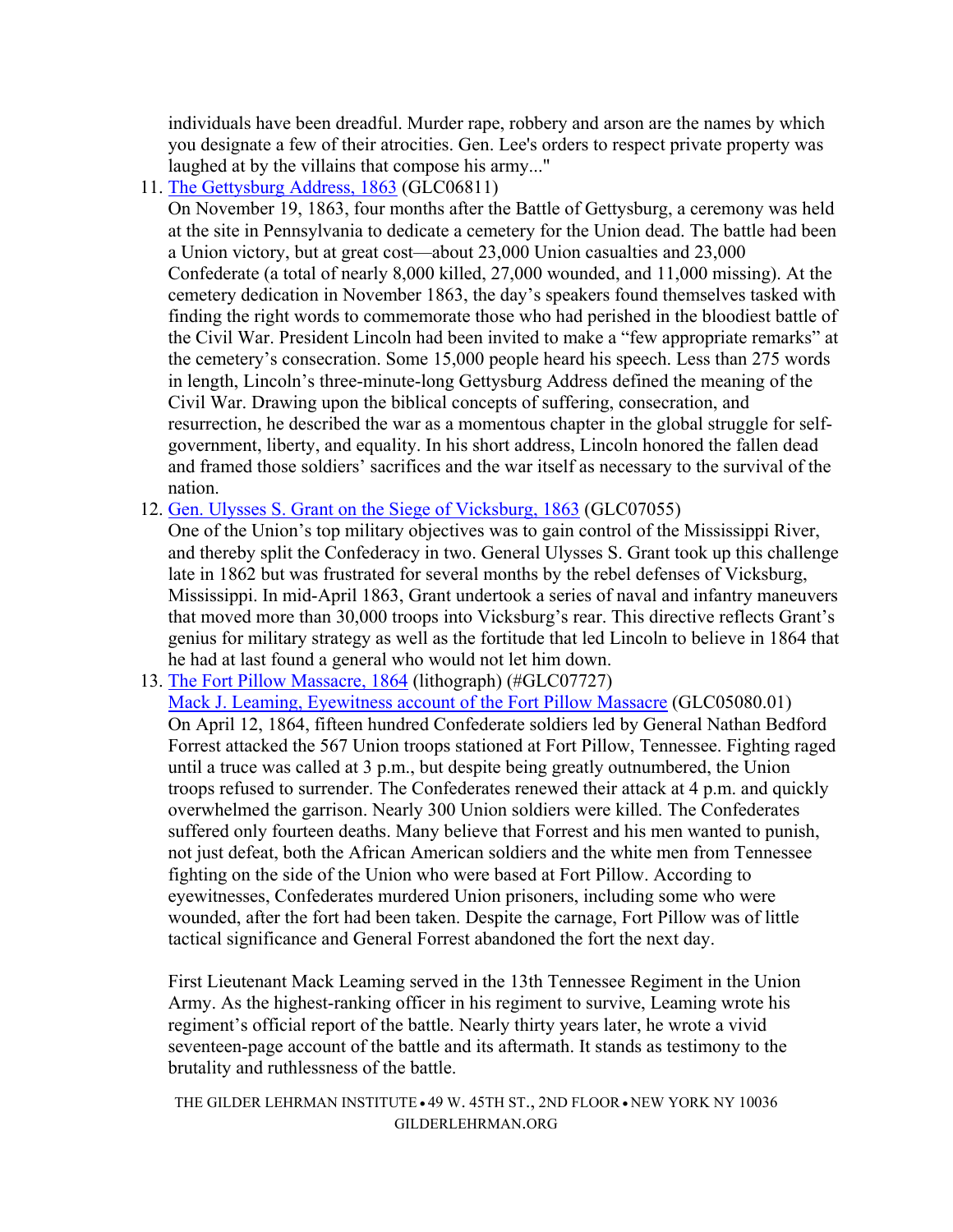- 14. The service of Medal of Honor recipient Dr. Mary Walker, 1864 (GLC06882) A graduate of Syracuse Medical College, Mary Walker served as a doctor during the American Civil War and was the only female acting assistant surgeon in the Union Army. In April 1864, Walker was captured by the Confederates in Tennessee and was held in the women's ward at Castle Thunder in Richmond, Virginia, as a prisoner of war. Following her release in August 1864, President Lincoln summoned Walker to Washington, DC, to discuss her imprisonment. In this letter, written after her meeting with the President, Walker outlines her contributions to the war force and urges Inspector General James Hardie to speak to Lincoln regarding her rank in the army:
- 15. President Lincoln's Second Inaugural Address, 1865 (GLC06044)

Just 701 words long, Lincoln's Second Inaugural Address took only six or seven minutes to deliver, yet contains many of the most memorable phrases in American political oratory. The speech contained neither gloating nor rejoicing. Rather, it offered Lincoln's most profound reflections on the causes and meaning of the war. The "scourge of war," he explained, was best understood as divine punishment for the sin of slavery, a sin in which all Americans, North as well as South, were complicit. It describes a national moral debt that had been created by the "bondsmen's 250 years of unrequited toil," and ends with a call for compassion and reconciliation. With its biblical allusions, alliteration, repetition, and parallel structure, and its reliance on one-syllable words, the address has the power of a sermon. It incorporates many of the themes of the religious revivals: sin, sacrifice, and redemption.

In this printing of the Second Inaugural, the blue ink is a significant design detail. After Lincoln's death on April 15, 1865, all copies were printed in black ink appropriate to a national mood of mourning. In the days before Lincoln's assassination, readers were focused primarily on the tone of reconciliation that on March 4 had moved his audience to tears.

#### 16. The Surrender of Robert E. Lee, 1865 (GLC07967)

Left with no route of escape after the fall of Petersburg, Virginia, on April 2, 1865, Confederate General Robert E. Lee was faced with a difficult choice: keep fighting in an increasingly hopeless war or surrender to Ulysses S. Grant. Lee wrote to Grant and asked to meet to discuss terms of surrender. Throughout the morning, as communications concerning the surrender flew back and forth between Grant and Lee, their troops were still fighting at Appomattox Court House. Shortly before noon, Lee sent a message to Grant's lines asking for a "suspension of hostilities pending the discussion of the Terms of surrender of this army." It was received and recorded by General Ord, who wrote on it: "men at rest – firing stopped." By the end of the day, Lee had accepted Grant's terms for surrender.

#### 17. Abraham Lincoln's last letter to his wife, 1865 (GLC08090)

At the greatest moment of his presidency—the fall of the Confederate capital, Richmond—Abraham Lincoln chose to write to his wife on April 2 before writing to any public official. With great optimism, Lincoln also wrote of Grant's intention to order a full attack on Petersburg, not knowing that Grant's campaign had already been successful and Lee was abandoning Petersburg. Later that afternoon Lee sent word to President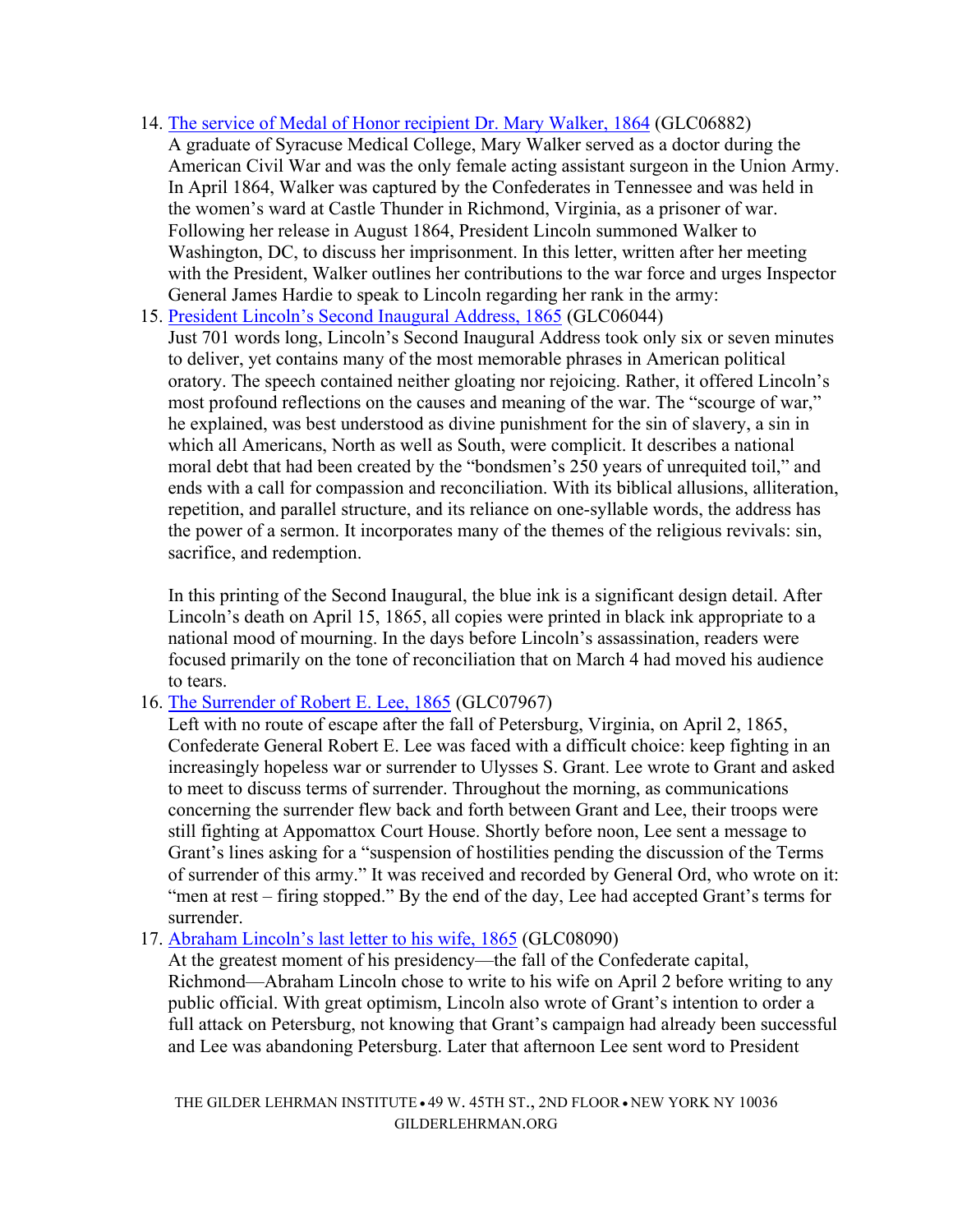Davis to evacuate Richmond. On April 3, Richmond fell under Union control. This is the last known letter between the President and Mary Todd Lincoln.

#### **III. Emancipation, Abolition, and Reconstruction**

1. The Emancipation Proclamation, January 1, 1863 (GLC00742)

The Emancipation Proclamation was shaped by both pragmatic considerations and Lincoln's deeply held, lifelong hatred of slavery. It was timed, after the Union victory at Antietam, to strike a military blow against the South's economic and social infrastructure, and was taken in the full understanding (given the experience of "contrabands") that the advance of the Union armies would free more and more fugitive slaves. The Proclamation transformed the war to preserve the Union into a war to save the Union *and* end slavery.

2. James E. Yeatman, The Western Sanitary Commission reports on suffering in the Mississippi Valley, 1863 (GLC01545.11)

In 1863 in the war-torn South, thousands were homeless and starving. Some of those most in need of aid were newly liberated slaves. The Western Sanitary Commission was organized on September 5, 1861, by General John C. Fremont and D.L. Dix, a philanthropist from St. Louis, Missouri. The commission modeled itself after the United States Sanitary Commission (USSC), a federally endorsed organization that unified efforts of benevolent societies. The USSC and the WSC assumed similar roles: they set up hospitals and administered medical services, housed orphans, and improved sanitary and dietary conditions in military camps and prisons. But there was a major difference between the organizations: the WSC was not considered an official branch of the USSC and did not receive federal funding.

In October 1863, members of the WSC traveled to the Mississippi Valley to assess the situation there. Shocked by the suffering in communities of freedmen along the river, the commission alerted the senior officers who in turn wrote to Lincoln on November 6, requesting Lincoln's endorsement for their endeavors. Their appeal to "offer our humble but active services, asking no reward of any kind, but the opportunity and encouragement to work" was accepted. The WSC accumulated \$30,000 in clothing and other necessary materials as well as \$13,000 in cash to assist the communities along the Mississippi. In recognition of his contributions, Lincoln later asked the WSC president, James Yeatman, to lead the Freedman's Bureau.

3. "Men of Color, To Arms! To Arms," 1863 (GLC02752)

After the Emancipation Proclamation was enacted on January 1, 1863, black leaders including Frederick Douglass swiftly moved to recruit African Americans as soldiers. This broadside, endorsed by Douglass (third name in the first column) and other African American leaders, urges free African Americans to enlist, declaring "If we value liberty, if we wish to be free in this land. . . . If we would be regarded men, if we would forever silence the tongue of Calumny, of Prejudice and Hate, let us Rise Now and Fly to Arms."

4. Sgt. Francis Fletcher of the 54th Massachusetts on equal pay for black soldiers, 1864 (GLC07345)

Francis H. Fletcher, a 22-year-old clerk from Salem, Massachusetts, enlisted as a private in Company A of the 54th Massachusetts Infantry Regiment on February 13, 1863. One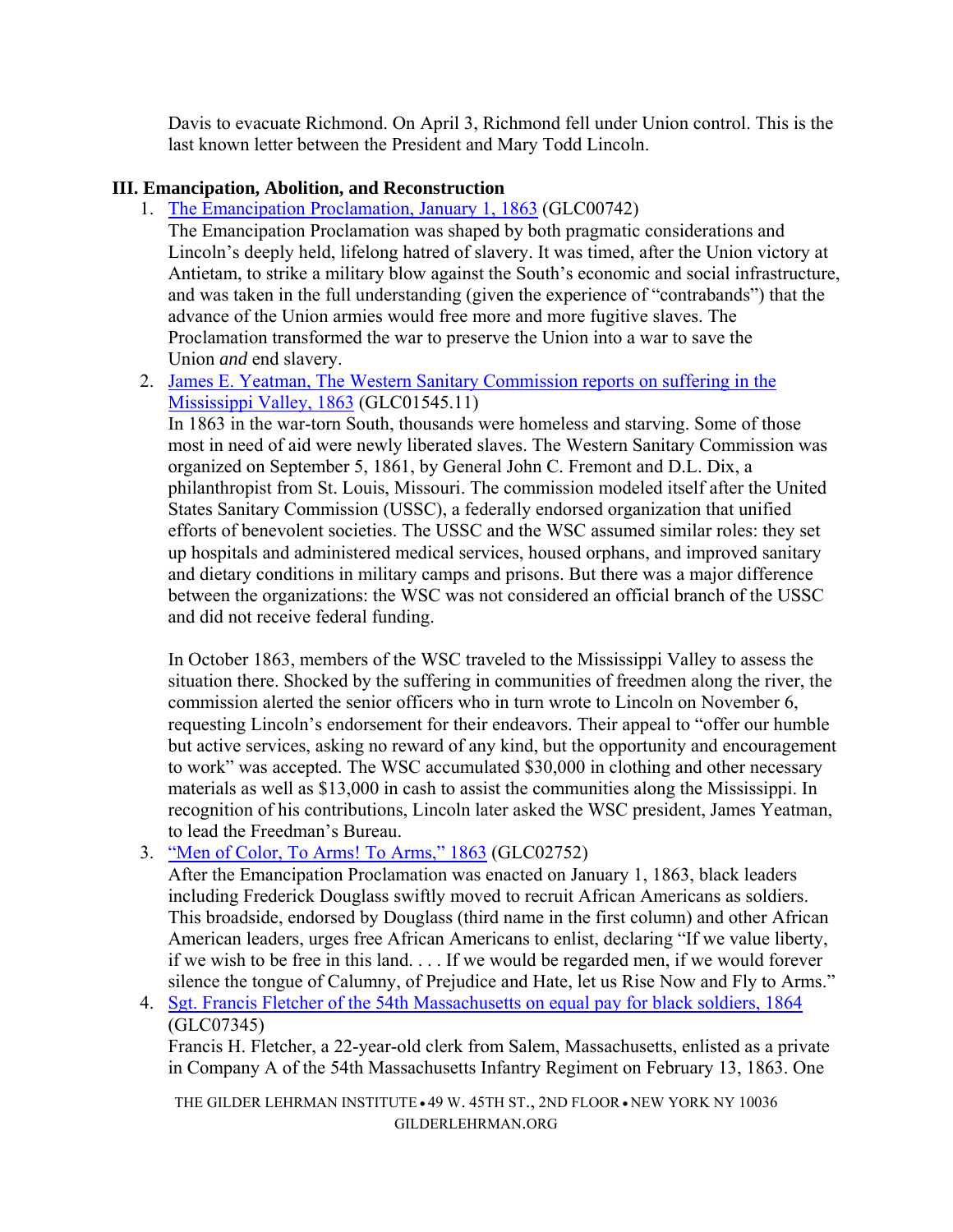year after the regiment left Boston with great fanfare, Fetcher wrote to his friend Jacob C. Safford regarding the discrimination and hardships black soldiers encountered when they were denied the same pay as white soldiers.

The 54th Massachusetts is famous for steadfastly refusing the government pay of \$7 per month instead of the \$13 per month paid to white soldiers. Abolitionists and black leaders opposed the inequality in pay. After many delays, Congress finally passed a bill to equalize pay for black Union soldiers on June 15, 1864. In September 1864 the men of the 54th Massachusetts were retroactively paid in full for their eighteen months of service. Written two weeks before the passage of the congressional bill, Fletcher's letter expresses his resentment clearly and eloquently.

- 5. Presdidential Campaign Platforms, 1864 (GLC00483) (American History, 1493-1945 login required) Prints the statements of the Republican and Democratic presidential campaign platforms. Under the headings Baltimore [Republican] and Chicago [Democrat], compares the two platforms in the election between Abraham Lincoln-Andrew Johnson and George B. McClellan-George H. Pendleton tickets.
- 6. The Thirteenth Amendment, 1865 (GLC00263)

(American History, 1493-1945 login required)

Congressional copy. One of the most significant copies of the Thirteenth amendment resolution ending slavery, signed by Lincoln, Hamlin, Colfax (twice), Forney, McPherson, 37 senators, and 111 Congressmen. Of Senators who voted for the Amendment Resolution, only two did not sign this copy: William Pitt Fessenden and B. F. Harding, though L. M. Morrill signed twice. Of Congressmen who voted for the Resolution only nine did not sign this copy: James S. Rollins, George W. Julian, John A. J. Creswell, William Radford, John F. Starr, Walter D. McIncloe, Ambrose W. Clark, Amos Myers, and John Ganson. One of thirteen souvenir copies signed by Lincoln.

7. Iowa General Assembly, Ratification of the Thirteenth Amendment, 1866 (GLC02631) (American History, 1493-1945 login required)

President Abraham Lincoln's Emancipation Proclamation freed slaves only in Confederate states still at war with the Union on January 1, 1863, and as a wartime order, it could be reversed by subsequent presidential proclamation, congressional legislation, or court ruling. Through a constitutional amendment, the abolition of slavery could be made permanent throughout the United States.

Following his re-election in November 1864, Lincoln threw his weight behind the amendment. He persuaded eight House Democrats to switch their votes and encouraged several other Representatives who had missed the previous vote in April 1864 to support the amendment, which was finally passed on January 31, 1865. The Constitution does not require presidential signatures on amendments, but Lincoln added his, making it the only constitutional amendment to be later ratified that was signed by a president.

The Thirteenth Amendment was ratified on December 6, 1865, when Georgia became the twenty-seventh state to approve it out of the then-total thirty-six states. Iowa was the thirty-first state, voting for ratification on January 15, 1866. The document is the joint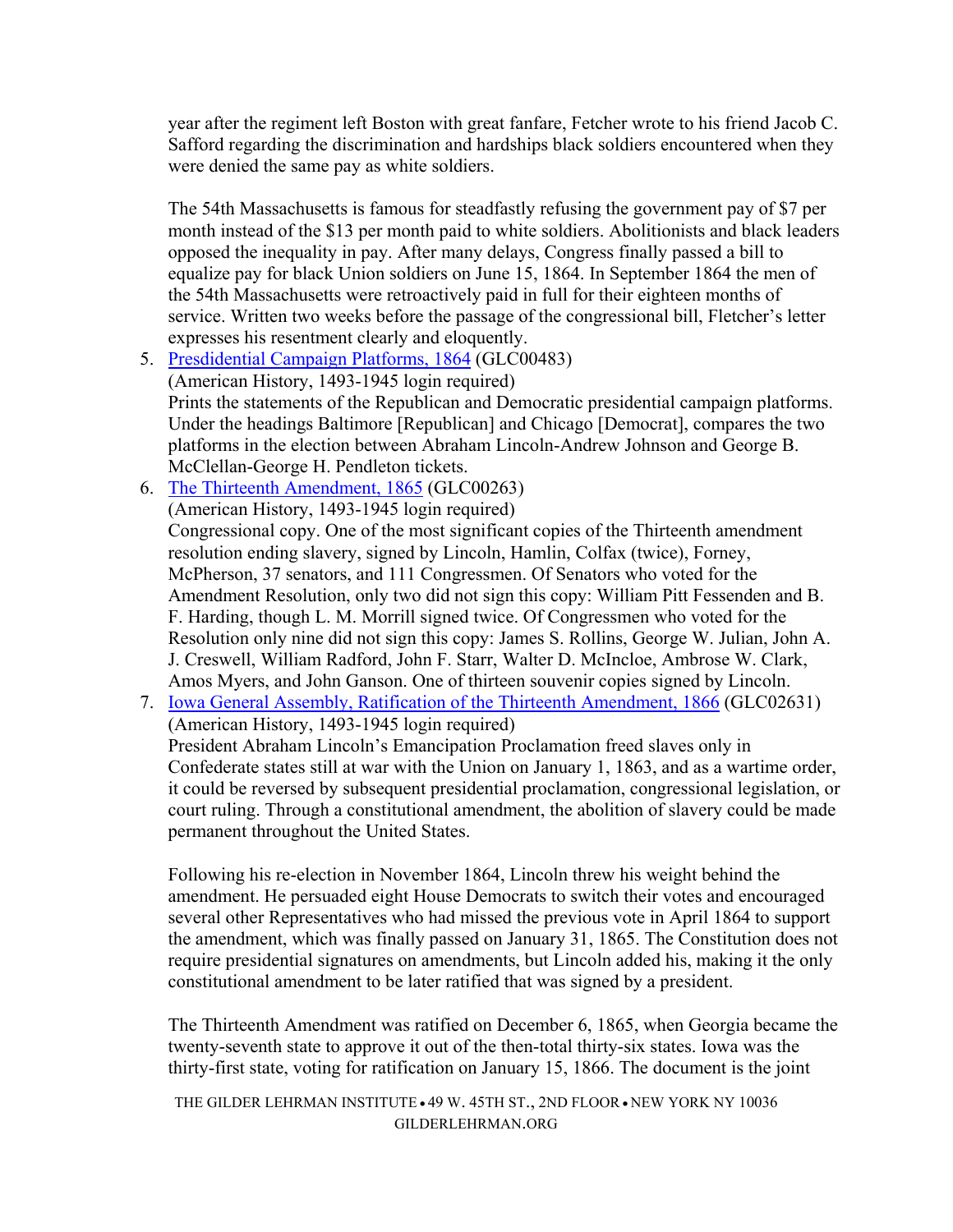resolution passed by Iowa's House and Senate and printed on March 30. It lists the names of all the Iowa legislators in the general assembly who voted for ratification, and includes a few small engravings depicting allegorical symbols of liberty and other patriotic images.

- 8. Charles Sumner on Reconstruction and the South, 1866 (#GLC00496.088.01) By 1865 there were sharp differences of opinion about the rights of freedmen and the governance of the defeated Southern states among political leaders in Congress and the Executive Branch in Washington, DC. Conflict among Republicans, Radical Republicans, and Democrats led to an all-out political war between President Andrew Johnson and members of Congress. In these notes for the "One Man Power vs. Congress" address he gave in Boston on October 2, 1866, Charles Sumner (Mass.), the key Radical Republican leader, accused Johnson of jeopardizing the North's victory in the war. Sumner declared that if, on the other hand, Congress's approach to Reconstruction prevailed, the "faith of the Republic will be preserved . . . the Rebellion itself will be trampled out forever; the whole country . . . will be at peace; the rebel region, no longer harrassed by controversy  $\&$  injustice, will enjoy the richest fruits of security  $\&$ reconciliation."
- 9. Sharecropper contract, 1867 (#GLC04522.11)

Immediately after the Civil War, many former slaves established subsistence farms on land that had been abandoned by fleeing white Southerners. President Andrew Johnson, a Democrat and a former slaveholder, soon restored this land to its white owners, reducing many freed slaves to economic dependency on the South's old planter class. The freedmen, who wanted autonomy and independence, refused to sign contracts that required gang labor, and sharecropping emerged as a compromise. This 1867 contract between landowner Isham G. Bailey in Marshall County, Mississippi, and two freedmen stipulates different arrangements for each man's family. Both Charles Roberts and Cooper Hughs were to raise cotton and corn and give more than half of the cotton and two-thirds of the corn they raised to Bailey, but the Roberts family was to receive 487 pounds of meat to the Hughs family's 550 pounds. Additionally, Charles

Roberts and his wife agreed to do housework for an additional \$50 a year, while the

Hughs family agreed to tend the livestock for no additional compensation. 10. A Ku Klux Klan threat, 1868 (#GLC09090)

Reconstruction politics was a catalyst for widespread racism and hatred that freed people experienced throughout the South. The Ku Klux Klan, founded by a Confederate general in 1866, became known as the "invisible empire of the South" in which members represented the ghosts of the Confederate dead returning to terrorize African Americans and Republicans. Although it was a covert organization, the Klan's displays of violence and intolerance were anything but discreet. Many murders and beatings were never reported due to fear of reprisal from the Klan. This document is an example of the type of threats for which the KKK became known. In this case, the target was Davie Jeems, a black Republican recently elected sheriff in Lincoln County, Georgia. The language of the document evokes a ghostly menacing presence; even the handwriting is reminiscent of a ransom note. With the passage of the Civil Rights Act in 1871, the already weakened Klan became dormant, but it resurfaced again in 1915.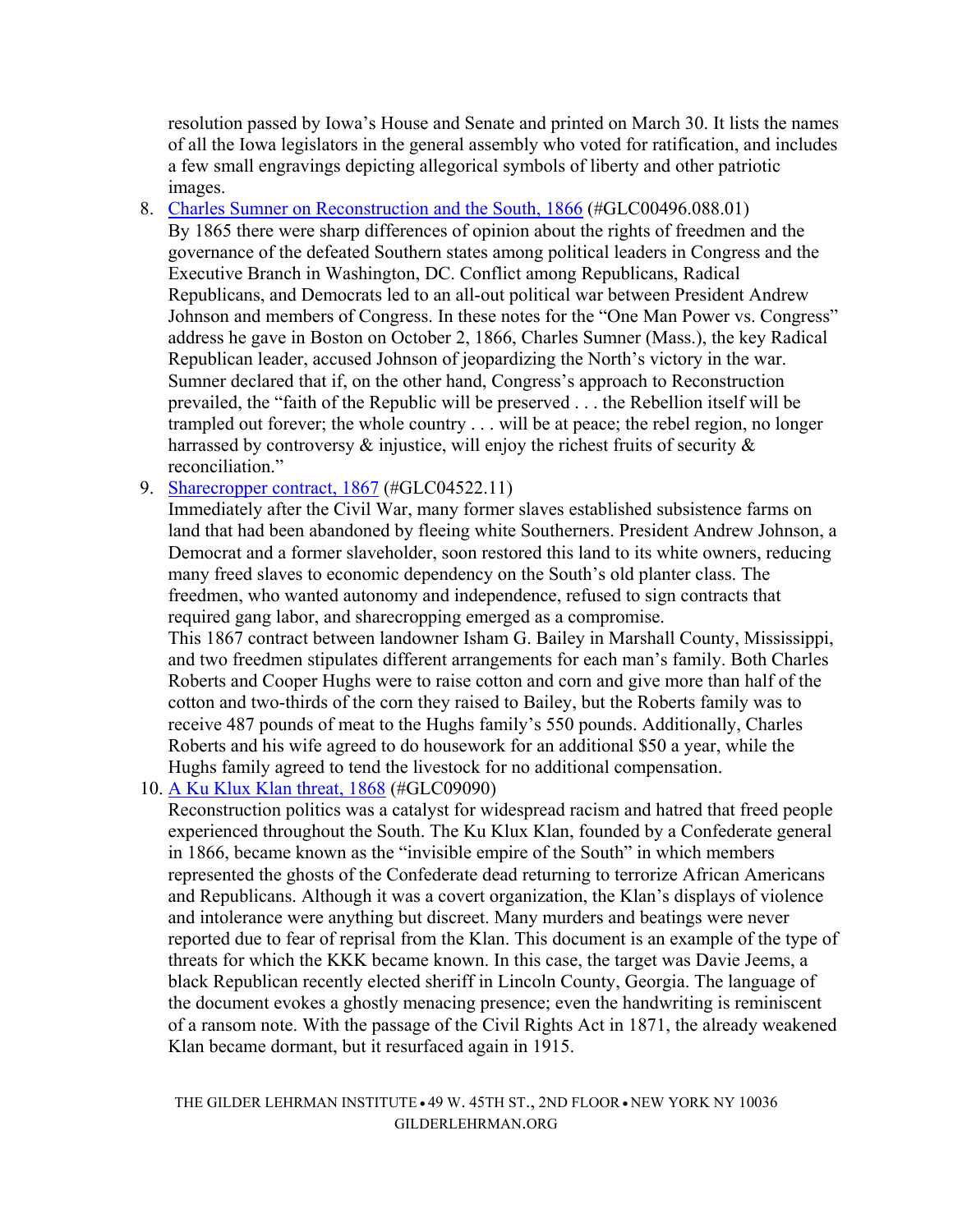11. Death threat from the Ku Klux Klan to Charles Sumner (#GLC07202.03)

(American History, 1493-1945 login required)

In 1866, Charles Sumner and the Radical Republicans began pushing a civil rights bill, legislation designed to protect freed slaves from Southern Black Codes. It was reintroduced in 1873. After Sumner's death, the bill became the Civil Rights Act of 1875, outlawing racial discrimination in public places. The Supreme Court overturned the law in 1883.

12. Frederick Douglass on racism in the North, 1870 (#GLC01954)

In 1870 Thomas Burnett Pugh, an ardent abolitionist prior to the Civil War, invited Frederick Douglass to participate in the "Star Course" lecture series he had organized at the Academy of Music in Philadelphia. However, Douglass "learned with some surprise considering our recently improved civilization, that in servile deference to a vulgar and senseless prejudice against my long abused and proscribed people, the Directors of that popular Hall persist in refusing to allow it to be used for a lecture to which my race shall be admitted on terms of equality with others." In this strongly worded letter refusing the speaking engagement, Douglass conveyed his disgust not only with the academy's policy but also at the "intensity of [Philadelphia's] wolfish hate and snobbish pride of race."

13. William Seward's copy of The Fifteenth Amendment, 1870 (#GLC00788)

The Thirteenth, Fourteenth, and Fifteenth Amendments gave constitutional status to emancipation's promise. The Fifteenth Amendment provided suffrage for black men, declaring that, "the right of citizens of the United States to vote shall not be denied or abridged by the United States or by any State on account of race, color, or previous condition of servitude."

Although ratified in 1870, the promise of the Fifteenth Amendment was not fully realized in our country until almost a century later. African Americans were deterred from exercising their right to vote through measures such as poll taxes and literacy tests. It was not until the Voting Rights Act of 1965 that the majority of African Americans in the South were finally able to vote.

14. Nominating an African American for vice president, 1880 (#GLC09400.133) Born a slave in 1841, Blanche Kelso Bruce was the first African American to be elected to a full term in the US Senate. During his term as a senator from Mississippi (1875– 1881), he advocated the rights of African Americans and other minorities, including American Indians and Chinese immigrants.

In this draft of a circular letter to be published in newspapers, James Milton Turner, chairman of the Negro National Republican Committee, proposes nominating Bruce as the vice presidential candidate on the Republican ticket in 1880. Turner cites Bruce's popularity with both Democrats and Republicans and applauds the senator's commitment to the Republican cause. Although Bruce did not receive the nomination, he did receive eight votes at the Republican Party's convention in Chicago.

15. Frederick Douglass letter discussing equality of treatment for blacks in the South, 1887 (#GLC08992)

(American History, 1493-1945 login required)

Discusses equality of treatment for blacks in the South. Pleased that black lawyers are